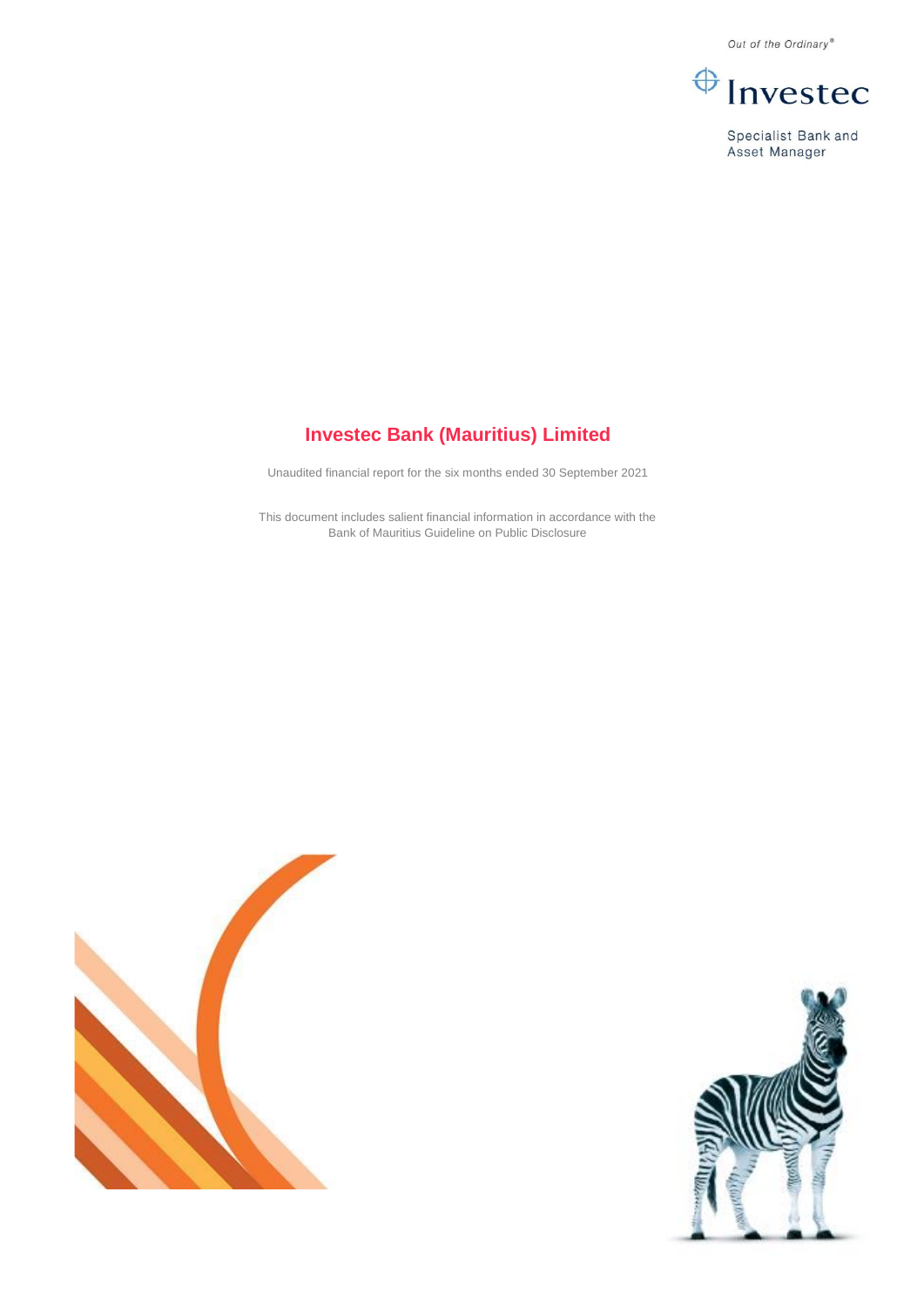

### **Unaudited financial report for the six months ended 30 September 2021**

The unaudited financial report for the six months ended 30 September 2021 has been prepared in accordance with the Bank of Mauritius Guideline on Public Disclosure of Information. The annexed unaudited report including the explanatory notes are in conformity with International Financial Reporting Standards (IFRS).

#### **An overview of the group's performance**

- Net interest income decreased by 7% from US\$16.1 million for the period ended 30 September 2020 to US\$15.1 million for the period ended 30 September 2021 as a result of margin contraction following a decrease in asset yields.
- Net fee and commission income increased from US\$3.0 million for the period ended 30 September 2020 to US\$6.1 million for the period 30 September 2021 mainly due to higher level of deal activity.
- Expected credit losses of US\$0.5 million were reversed for the period under review compared to a charge of US\$1.2 million for the comparative period.
- Operating costs increased by 7% from US\$5.4 million for the period ended 30 September 2020 to US\$5.8 million for the period ended 30 September 2021.

Profit after tax increased by 23% from 12.0 million for the period ended 30 September 2020 to US\$14.8 million for the half year ended 30 September 2021.

Loans and advances to customers increased by 20% to US\$1,057 million while external deposits increased by 10% to US\$1,084 million during the half year ended 30 September 2021.

The group remains well capitalised with a capital adequacy ratio of 29.1% as at 30 September 2021.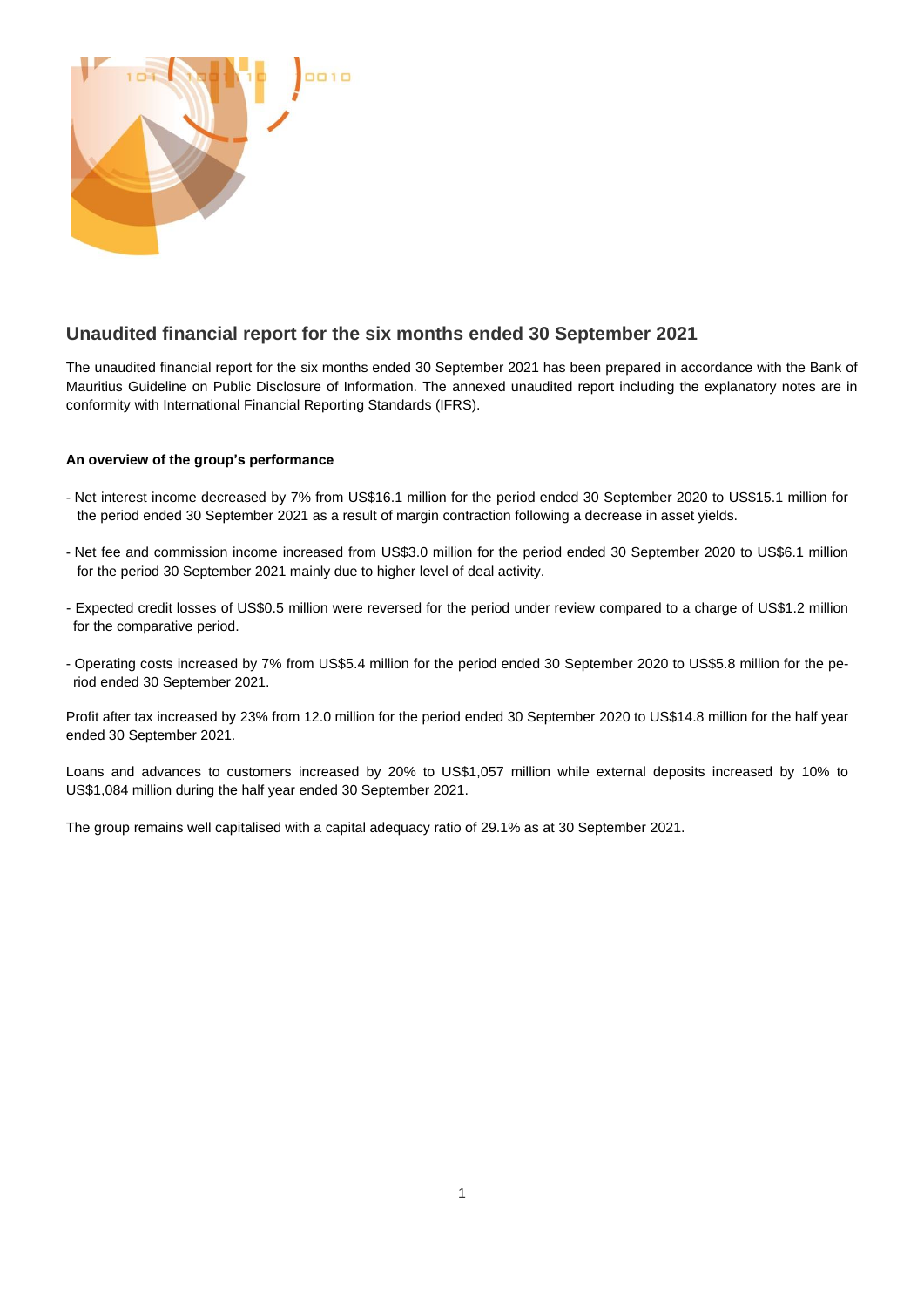

#### **Related party transactions, policies and practices**

The bank adheres to the Bank of Mauritius Guideline on Related Party Transactions. All transactions with a related party are carried out on terms and conditions that were at least as favourable to the bank as the market conditions prevailing for prime clients at that time.

The conduct review committee which consists of three non-executive directors, approves, reviews and monitors the related party transactions. The committee meets at least once every quarter to review all the related party transactions. After each meeting the matters approved and reviewed by the conduct review committee are reported to the board of directors. The bank reports on the proceedings of the conduct review committee during the year to the Bank of Mauritius on a yearly basis.

At 30 September 2021, the total on- and off-balance sheet credit exposure to related parties amounted to US\$85.1 million (31 March 2021 – US\$192.3 million) representing 4.7% (31 March 2021 – 11.3%) of the bank's total exposure. The credit exposure to the six related parties with the highest exposure amounted to US\$85.1 million (31 March 2021 – US\$192.3 million) representing 21.7% (31 March 2021 – 52.2%) of Tier 1 Capital.

All related party transactions were within the regulatory limits as recommended in the abovementioned guideline.

#### **Risk management**

In the ordinary course of business operations, the bank is exposed to a number of risks, including credit, market, liquidity, operational, legal and reputation risk. Various committees and forums have been set up to measure, monitor and mitigate these risks.

#### **Operating environment**

The operating environment during the period under review has improved compared to the period ended 30 September2020 which coincided with the start of the Covid-19 pandemic. The ongoing vaccine roll-out and easing of sanity measures worldwide offers more visibility and paves the way for the global economic recovery. The bank has been resilient and posted pleasing results despite a low interest environment. The bank expects its asset base and operating profit to grow over the next six months.



Lourens van Rensburg **Chairman Board of directors**

Dated: 15 November 2021



Pierre de Chasteigner du Mée **Director**

Wlaron

Grant Michael Parsons **Chief executive officer/Director**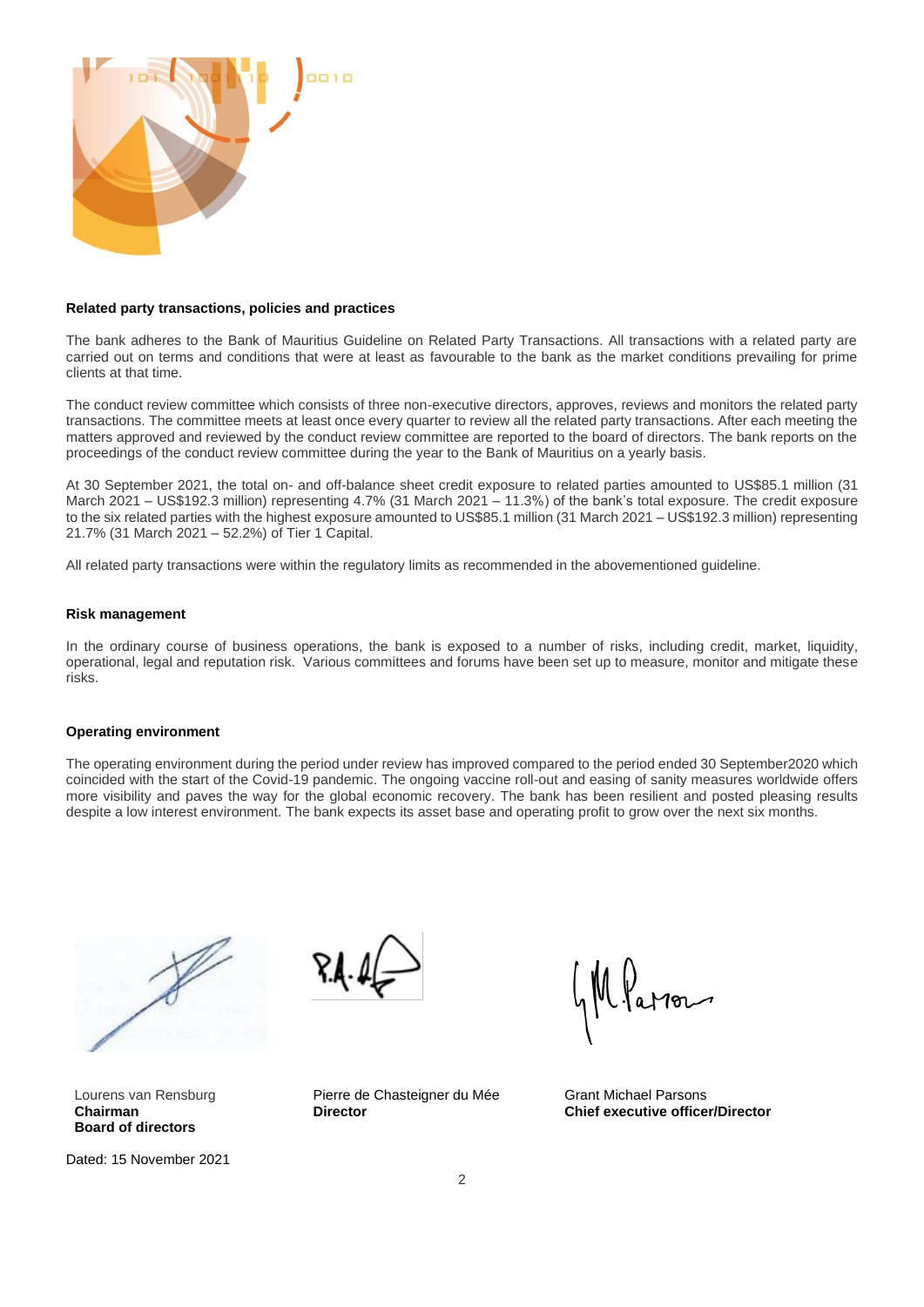

## **Balance sheets**

| As at                                                                |                   | Group         |                   |                   | <b>Bank</b>   |                   |
|----------------------------------------------------------------------|-------------------|---------------|-------------------|-------------------|---------------|-------------------|
| <b>US\$'000</b>                                                      | 30 September 2021 | 31 March 2021 | 30 September 2020 | 30 September 2021 | 31 March 2021 | 30 September 2020 |
| <b>Assets</b>                                                        |                   |               |                   |                   |               |                   |
| Cash and balances at central bank                                    | 32,533            | 20,367        | 17,148            | 32,533            | 20,367        | 17,148            |
| Due from banks                                                       | 531,037           | 610,979       | 551,707           | 531,037           | 610,979       | 551,707           |
| Reverse repurchase agreements                                        | 115,009           | 100,004       | 104,991           | 115,009           | 100,004       | 104,991           |
| <b>Bank debt securities</b>                                          | 33,652            | 33,637        | 32,982            | 33,652            | 33,637        | 32,982            |
| Other debt securities                                                | 19,921            | 19,960        | 19,965            | 19,921            | 19,960        | 19,965            |
| Derivative financial instruments                                     | 7,215             | 1,604         | 1,010             | 7,215             | 1,604         | 1,010             |
| Investment portfolio                                                 | 2,813             | 2,663         | 2,603             | 2,813             | 2,663         | 2,603             |
| Loans and advances to customers                                      | 1,057,468         | 883,832       | 869,612           | 1,057,468         | 883,832       | 869,612           |
| Investment in associate                                              | 1,799             | 2,130         | 2,473             | 1,799             | 2,130         | 2,473             |
| Deferred taxation asset                                              | 498               | 498           | 421               | 498               | 498           | 421               |
| <b>Current taxation asset</b>                                        |                   | 256           |                   |                   | 256           |                   |
| Other assets                                                         | 4,235             | 19,684        | 4,686             | 4,093             | 19,525        | 4,534             |
| Property, plant and equipment                                        | 565               | 962           | 1,029             | 562               | 958           | 1,027             |
| Amount due from group companies                                      | 1,301             | 1,835         | 2,681             | 1,314             | 1,853         | 2,696             |
| Investment in subsidiary                                             |                   |               |                   | 467               | 467           | 467               |
| <b>Total assets</b>                                                  | 1,808,046         | 1,698,411     | 1,611,308         | 1,808,381         | 1,698,733     | 1,611,636         |
|                                                                      |                   |               |                   |                   |               |                   |
| <b>Liabilities</b><br>Derivative financial instruments               |                   |               |                   |                   |               |                   |
|                                                                      | 3,400             | 4,665         | 6,483             | 3,400             | 4,665         | 6,483             |
| Customer deposits<br>Debt securities in issue                        | 1,083,910         | 986,918       | 911,539           | 1,086,032         | 988,793       | 913,114           |
|                                                                      | 260,938           | 262,027       | 260,998           | 260,938           | 262,027       | 260,998           |
| Amount due to group companies<br><b>Current taxation liabilities</b> | 27,154            | 26,480        | 24,169            | 27,154            | 26,480        | 24,109            |
|                                                                      | 355               | 4             | 6                 | 350               |               |                   |
| Other liabilities                                                    | 7,216             | 8,300         | 9,904             | 7,141             | 8,154         | 9,822             |
| <b>Total liabilities</b>                                             | 1,382,973         | 1,288,394     | 1,213,099         | 1,385,015         | 1,290,119     | 1,214,526         |
| <b>Equity</b>                                                        |                   |               |                   |                   |               |                   |
| Ordinary share capital                                               | 56,478            | 56,478        | 56,478            | 56,478            | 56,478        | 56,478            |
| Other reserves                                                       | 73,850            | 70,835        | 69,265            | 73,850            | 70,835        | 69,265            |
| Retained income                                                      | 294,745           | 282,704       | 272,466           | 293,038           | 281,301       | 271,367           |
| <b>Shareholder's equity</b>                                          | 425,073           | 410,017       | 398,209           | 423,366           | 408,614       | 397,110           |
|                                                                      |                   |               |                   |                   |               |                   |
| <b>Total liabilities and equity</b>                                  | 1,808,046         | 1,698,411     | 1,611,308         | 1,808,381         | 1,698,733     | 1,611,636         |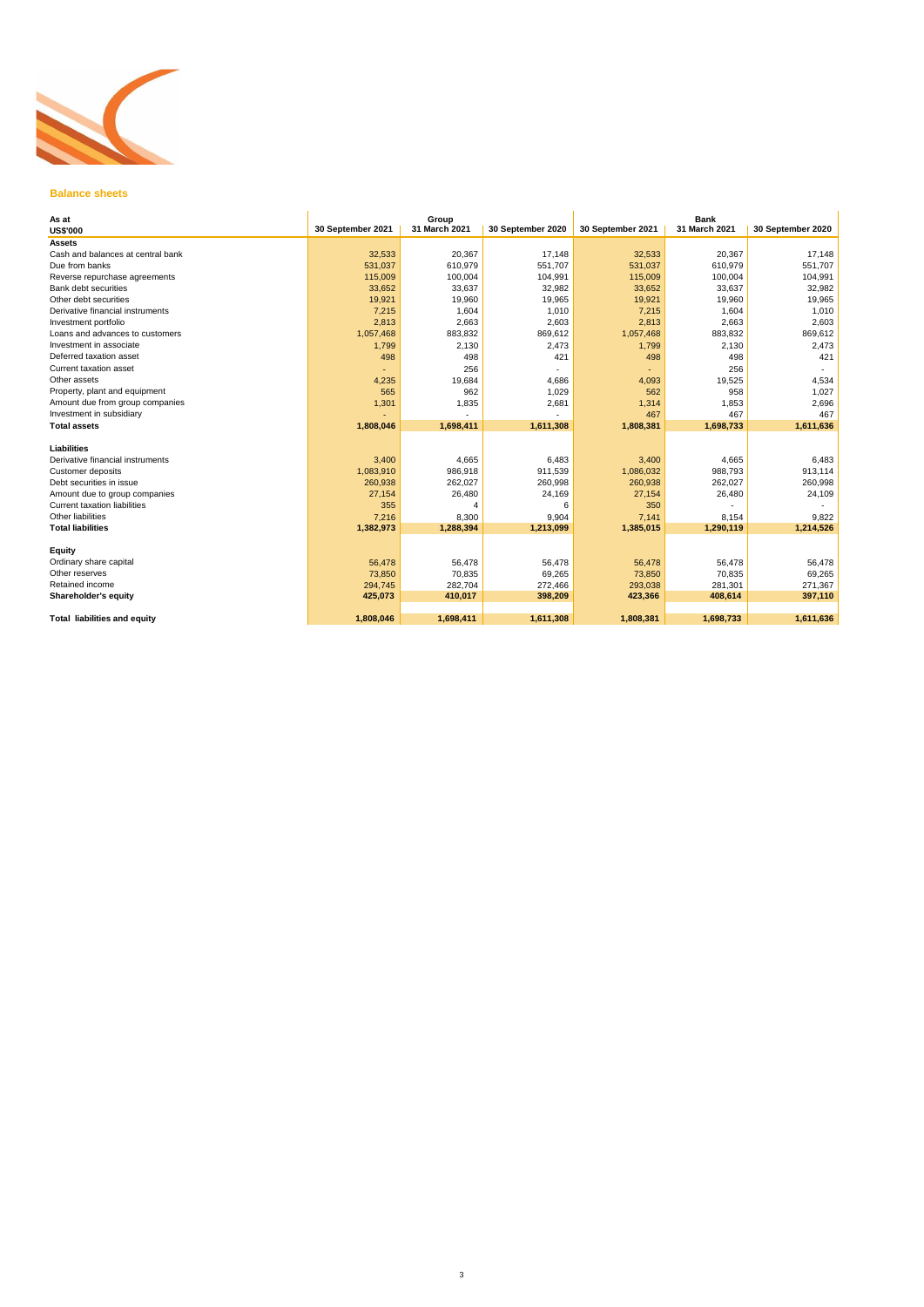

### **Income statements**

## **Statements of other comprehensive income**

| 11100111000101011101110                                  |                                              | Group                 |                                              | <b>Bank</b>                                  |                       |                                       |  |
|----------------------------------------------------------|----------------------------------------------|-----------------------|----------------------------------------------|----------------------------------------------|-----------------------|---------------------------------------|--|
| For the period / year ended<br><b>US\$'000</b>           | <b>Six months ended</b><br>30 September 2021 | Year<br>31 March 2021 | <b>Six months ended</b><br>30 September 2020 | <b>Six months ended</b><br>30 September 2021 | Year<br>31 March 2021 | Six months ended<br>30 September 2020 |  |
| Interest income                                          | 22,026                                       | 47,243                | 25,073                                       | 22,023                                       | 47,245                | 25,074                                |  |
| Interest income calculated using effective interest rate | 18,925                                       | 39,017                | 20,616                                       | 18,922                                       | 39,019                | 20,617                                |  |
| Other interest income                                    | 3,101                                        | 8,226                 | 4,457                                        | 3,101                                        | 8,226                 | 4,457                                 |  |
| Interest expense                                         | (6,957)                                      | (16, 435)             | (8,925)                                      | (6,953)                                      | (16, 435)             | (8,925)                               |  |
| Net interest income                                      | 15,069                                       | 30,808                | 16,148                                       | 15,070                                       | 30,810                | 16,149                                |  |
| Fee income                                               | 6,719                                        | 7,186                 | 3,463                                        | 6,206                                        | 6,259                 | 3,032                                 |  |
| Fee expense                                              | (631)                                        | (1, 122)              | (428)                                        | (631)                                        | (1, 122)              | (428)                                 |  |
| Net fee income                                           | 6,088                                        | 6,064                 | 3,035                                        | 5,575                                        | 5,137                 | 2,604                                 |  |
| Investment income                                        | $\overline{2}$                               | 6                     | 45                                           | $\overline{2}$                               | 6                     | 45                                    |  |
| Trading income                                           | 83                                           | 496                   | 285                                          | 86                                           | 481                   | 278                                   |  |
| Other operating loss                                     |                                              | (286)                 |                                              |                                              | (286)                 |                                       |  |
| Total operating income before expected credit loss       | 21,242                                       | 37,088                | 19,513                                       | 20,733                                       | 36,148                | 19,076                                |  |
| Expected credit loss reversal / (charge)                 | 517                                          | (1,671)               | (1, 183)                                     | 517                                          | (1,671)               | (1, 183)                              |  |
| <b>Operating income</b>                                  | 21,759                                       | 35,417                | 18,330                                       | 21,250                                       | 34,477                | 17,893                                |  |
| <b>Operating costs</b>                                   | (5,813)                                      | (12, 230)             | (5, 426)                                     | (5,612)                                      | (11, 891)             | (5,277)                               |  |
| <b>Operating profit</b>                                  | 15,946                                       | 23,187                | 12,904                                       | 15,638                                       | 22,586                | 12,616                                |  |
| Share of loss in associate                               | (175)                                        | (482)                 | (101)                                        | (175)                                        | (482)                 | (101)                                 |  |
| <b>Profit before taxation</b>                            | 15,771                                       | 22,705                | 12,803                                       | 15,463                                       | 22,103                | 12,515                                |  |
| Taxation                                                 | (965)                                        | (1, 349)              | (805)                                        | (960)                                        | (1, 330)              | (795)                                 |  |
| <b>Profit after taxation</b>                             | 14,806                                       | 21,356                | 11,998                                       | 14,503                                       | 20,774                | 11,720                                |  |
| Analysed as follows:                                     |                                              |                       |                                              |                                              |                       |                                       |  |
| Transfer to regulatory general risk reserve              | 2,908                                        | 938                   | 1,692                                        | 2,908                                        | 938                   | 1,692                                 |  |
| Transfer to retained earnings                            | 11,898                                       | 20,418                | 10,306                                       | 11,595                                       | 19,836                | 10,028                                |  |
| Profit attributable to equity holder of the bank         | 14,806                                       | 21,356                | 11,998                                       | 14,503                                       | 20,774                | 11,720                                |  |

|                                                                                                                          |                                       | Group                 |                                       | <b>Bank</b>                           |                       |                                       |  |
|--------------------------------------------------------------------------------------------------------------------------|---------------------------------------|-----------------------|---------------------------------------|---------------------------------------|-----------------------|---------------------------------------|--|
| For the period/ year ended<br><b>US\$'000</b>                                                                            | Six months ended<br>30 September 2021 | Year<br>31 March 2020 | Six months ended<br>30 September 2020 | Six months ended<br>30 September 2021 | Year<br>31 March 2021 | Six months ended<br>30 September 2020 |  |
| <b>Profit after taxation</b>                                                                                             | 14,806                                | 21,356                | 11,998                                | 14,503                                | 20,774                | 11,720                                |  |
| Other comprehensive income:                                                                                              |                                       |                       |                                       |                                       |                       |                                       |  |
| Items reclassified to the income statement<br>-Fair value movements on debt instruments at FVOCI taken directly to other |                                       |                       |                                       |                                       |                       |                                       |  |
| comprehensive income                                                                                                     | 264                                   | 4,550                 | 2,263                                 | 264                                   | 4,550                 | 2,263                                 |  |
| -Foreign currency adjustments on translating investment in associate<br>-Other comprehensive income                      | (157)<br>$\sim$                       | (244)                 | (282)<br>10                           | (157)<br>$\sim$                       | (244)<br>.9           | (282)<br>10 <sup>°</sup>              |  |
| Items that will never be reclassified to income statement<br>Employee benefit liability adjustment                       | 143                                   | 130                   | 4                                     | 142                                   | 135                   |                                       |  |
| Total other comprehensive income                                                                                         | 250                                   | 4,445                 | 1,995                                 | 249                                   | 4,450                 | 2,000                                 |  |
|                                                                                                                          |                                       |                       |                                       |                                       |                       |                                       |  |
| Total comprehensive income attributable to equity holder of the bank                                                     | 15,056                                | 25,801                | 13,993                                | 14,750                                | 25,224                | 13,720                                |  |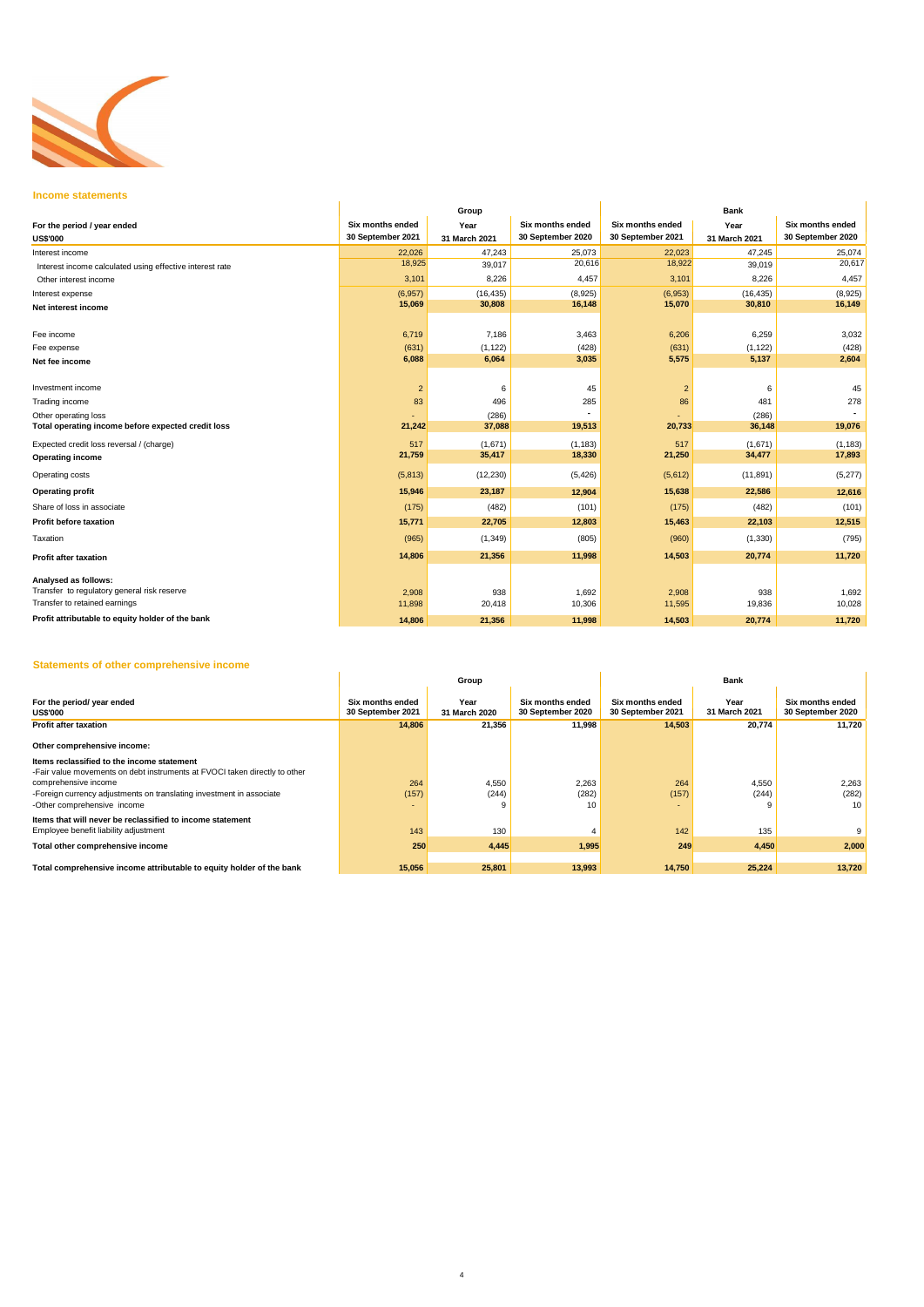

# **Statements of changes in equity**

| As at                                                                                                                                                                                                                                                                 |                                  | <b>Other reserves</b>              |                                           |                                       |                             |                           |                                |
|-----------------------------------------------------------------------------------------------------------------------------------------------------------------------------------------------------------------------------------------------------------------------|----------------------------------|------------------------------------|-------------------------------------------|---------------------------------------|-----------------------------|---------------------------|--------------------------------|
|                                                                                                                                                                                                                                                                       | <b>Ordinary share</b><br>capital | <b>Foreign currency</b><br>reserve | Available for sale/ Fair<br>value reserve | Regulatory<br>general risk<br>reserve | Statutory<br><b>reserve</b> | <b>Retained</b><br>income | <b>Total equity</b>            |
| <b>US\$'000</b>                                                                                                                                                                                                                                                       |                                  |                                    |                                           |                                       |                             |                           |                                |
| Group<br><b>At 1 April 2021</b><br>Movement in reserves 1 April 2021 - 30 September 2021                                                                                                                                                                              | 56,478                           | (705)                              | 609                                       | 14,453                                | 56,478                      | 282,704                   | 410,017                        |
| Profit after taxation<br>Fair value movements on debt instruments at FVOCI taken directly to other comprehensive income<br>Foreign currency adjustments on translating investment in associate<br>Other comprehensive income                                          |                                  | (157)                              | $\overline{\phantom{a}}$<br>264           |                                       |                             | 14,806                    | 14,806<br>264<br>(157)         |
| Employee benefit liability adjustment<br><b>Total comprehensive income</b><br>Transfer to regulatory general risk reserve                                                                                                                                             |                                  | (157)                              | 264                                       | 2,908                                 |                             | 143<br>14,949             | 143<br>15,056                  |
| At 30 September 2021                                                                                                                                                                                                                                                  | 56,478                           | (862)                              | 873                                       | 17,361                                | 56,478                      | (2,908)<br>294,745        | 425,073                        |
|                                                                                                                                                                                                                                                                       |                                  |                                    |                                           |                                       |                             |                           |                                |
| <b>At 1 April 2020</b><br>Movement in reserves 1 April 2020 - 31 March 2021                                                                                                                                                                                           | 56,478                           | (461)                              | (3,941)                                   | 13,506                                | 56,478                      | 262,156                   | 384,216                        |
| Profit after taxation<br>Fair value movements on debt instruments at FVOCI taken directly to other comprehensive income<br>Foreign currency adjustments on translating investment in associate                                                                        |                                  | (244)                              | 4,550                                     |                                       |                             | 21,356                    | 21,356<br>4,550<br>(244)       |
| Other comprehensive income<br>Employee benefit liability adjustment                                                                                                                                                                                                   |                                  |                                    |                                           | 9                                     |                             | 130                       | 130                            |
| <b>Total comprehensive income</b><br>Transfer to regulatory general risk reserve<br>Ordinary dividend paid                                                                                                                                                            |                                  | (244)                              | 4,550                                     | 9<br>938                              |                             | 21,486<br>(938)           | 25,801                         |
| At 31 March 2021                                                                                                                                                                                                                                                      | 56,478                           | (705)                              | 609                                       | 14,453                                | 56,478                      | 282,704                   | 410,017                        |
| <b>At 1 April 2020</b><br>Movement in reserves 1 April 2020 - 30 September 2020                                                                                                                                                                                       | 56,478                           | (461)                              | (3,941)                                   | 13,506                                | 56,478                      | 262,156                   | 384,216                        |
| Profit after taxation<br>Fair value movements on debt instruments at FVOCI taken directly to other comprehensive income<br>Foreign currency adjustments on translating investment in associate                                                                        |                                  | (282)                              | 2,263                                     |                                       |                             | 11,998                    | 11,998<br>2,263<br>(282)       |
| Other comprehensive income<br>Employee benefit liability adjustment                                                                                                                                                                                                   |                                  |                                    |                                           | 10                                    |                             |                           | 10                             |
| <b>Total comprehensive income</b><br>Transfer to regulatory general risk reserve                                                                                                                                                                                      |                                  | (282)                              | 2,263                                     | 10<br>1,692                           |                             | 12,002<br>(1,692)         | 13,993                         |
| <b>Balance at 30 September 2020</b>                                                                                                                                                                                                                                   | 56,478                           | (743)                              | (1,678)                                   | 15,208                                | 56,478                      | 272,466                   | 398,209                        |
|                                                                                                                                                                                                                                                                       |                                  |                                    |                                           |                                       |                             |                           |                                |
| <b>Bank</b><br><b>At 1 April 2021</b><br>Movement in reserves 1 April 2021 - 30 September 2021                                                                                                                                                                        | 56,478                           | (705)                              | 609                                       | 14,453                                | 56,478                      | 281,301                   | 408,614                        |
| Profit after taxation<br>Fair value movements on debt instruments at FVOCI taken directly to other comprehensive income<br>Foreign currency adjustments on translating investment in associate<br>Other comprehensive income<br>Employee benefit liability adjustment |                                  | (157)                              | 264                                       |                                       |                             | 14,503<br>142             | 14,503<br>264<br>(157)<br>142  |
| <b>Total comprehensive income</b><br>Transfer to regulatory general risk reserve                                                                                                                                                                                      |                                  | (157)                              | 264                                       | 2,908                                 |                             | 14,645<br>(2,908)         | 14,752                         |
| At 30 September 2021                                                                                                                                                                                                                                                  | 56,478                           | (862)                              | 873                                       | 17,361                                | 56,478                      | 293,038                   | 423,366                        |
| <b>At 1 April 2020</b><br>Movement in reserves 1 April 2020 - 31 March 2021                                                                                                                                                                                           | 56,478                           | (461)                              | (3,941)                                   | 13,506                                | 56,478                      | 261,330                   | 383,390                        |
| Profit after taxation<br>Fair value movements on debt instruments at FVOCI taken directly to other comprehensive income                                                                                                                                               |                                  | (244)                              | 4,550                                     |                                       |                             | 20,774                    | 20,774<br>4,550<br>(244)       |
| Foreign currency adjustments on translating investment in associate<br>Other comprehensive income                                                                                                                                                                     |                                  |                                    |                                           |                                       |                             |                           |                                |
| Employee benefit liability adjustment<br><b>Total comprehensive income</b><br>Transfer to regulatory general risk reserve<br>Ordinary dividends                                                                                                                       |                                  | (244)                              | 4,550                                     | 9<br>938                              |                             | 135<br>20,909<br>(938)    | 135<br>25,225                  |
| At 31 March 2021                                                                                                                                                                                                                                                      | 56,478                           | (705)                              | 609                                       | 14,453                                | 56,478                      | 281,301                   | 408,614                        |
| <b>At 1 April 2020</b><br>Movement in reserves 1 April 2020 - 30 September 2020                                                                                                                                                                                       | 56,478                           | (461)                              | (3,941)                                   | 13,506                                | 56,478                      | 261,330                   | 383,390                        |
| Profit after taxation<br>Fair value movements on debt instruments at FVOCI taken directly to other comprehensive income<br>Foreign currency adjustments on translating investment in associate<br>Other comprehensive income                                          |                                  | (282)                              | 2,263                                     | 10                                    |                             | 11,720                    | 11,720<br>2,263<br>(282)<br>10 |
| Employee benefit liability adjustment<br><b>Total comprehensive income</b><br>Transfer to regulatory general risk reserve                                                                                                                                             |                                  | (282)                              | 2,263                                     | 10<br>1,692                           |                             | 11,729<br>(1,692)         | 13,720                         |
| <b>Balance at 30 September 2020</b>                                                                                                                                                                                                                                   | 56,478                           | (742)                              | (1,678)                                   | 15,208                                | 56,478                      | 271,367                   | 397,110                        |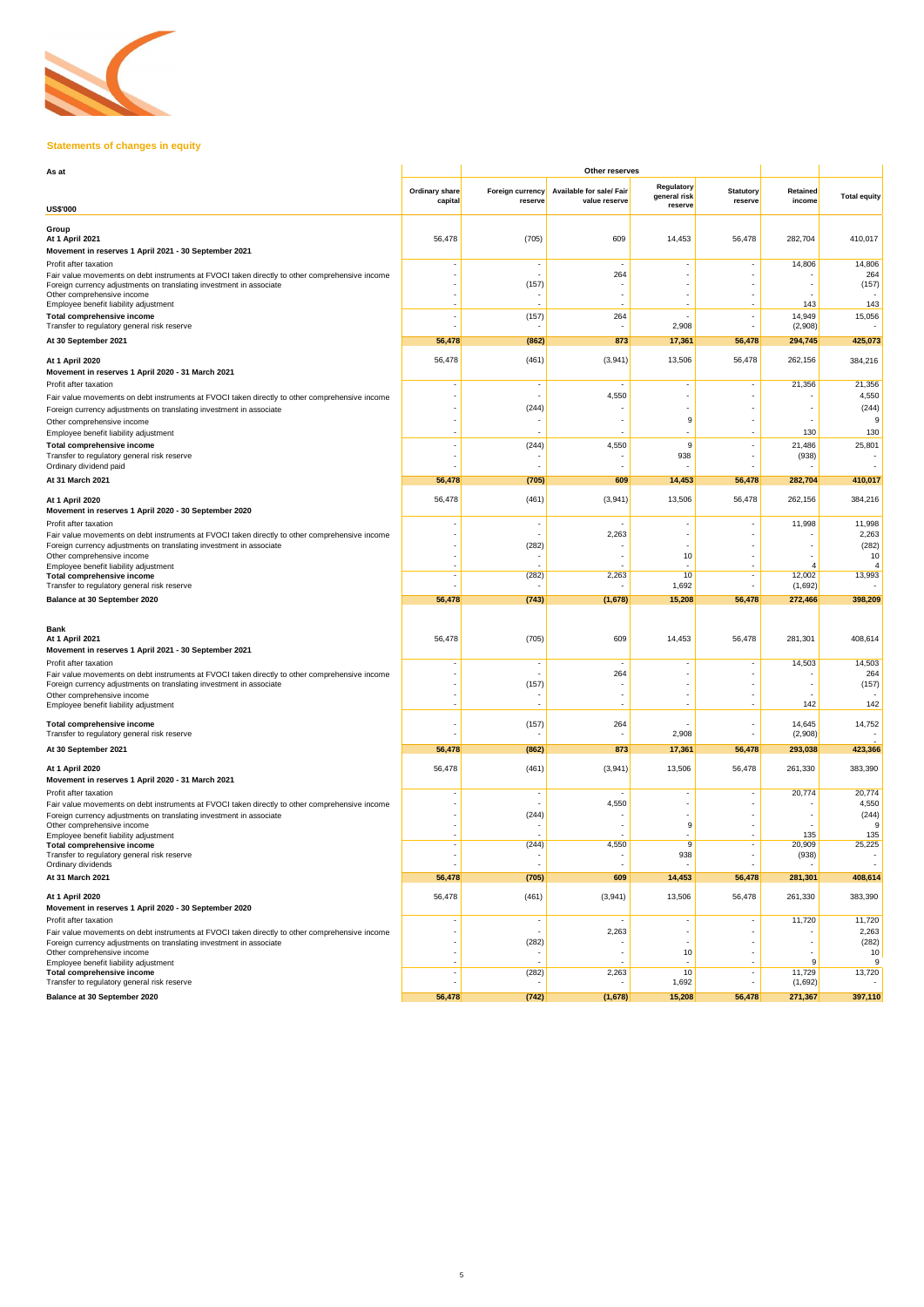

## **Cash flow statements**

| Expected credit loss on cash and cash equivalents     | 70.     |         |         | 70 <sub>1</sub> |         |         |
|-------------------------------------------------------|---------|---------|---------|-----------------|---------|---------|
| Cash and cash equivalents at end of the period / year | 503,067 | 583,546 | 540,677 | 503,067         | 583,546 | 540,677 |

|                                                                           |                                              | Group                 |                                              | <b>Bank</b>                                  |                       |                                              |  |
|---------------------------------------------------------------------------|----------------------------------------------|-----------------------|----------------------------------------------|----------------------------------------------|-----------------------|----------------------------------------------|--|
| For the period / year ended<br><b>US\$'000</b>                            | <b>Six months ended</b><br>30 September 2021 | Year<br>31 March 2021 | <b>Six months ended</b><br>30 September 2020 | <b>Six months ended</b><br>30 September 2021 | Year<br>31 March 2021 | <b>Six months ended</b><br>30 September 2020 |  |
| Profit before tax                                                         | 15,771                                       | 22,705                | 12,803                                       | 15,463                                       | 22,104                | 12,515                                       |  |
| Adjustment for non cash items                                             | 672                                          | 16,546                | 331                                          | 671                                          | 16,545                | 336                                          |  |
| Profit before taxation adjusted for non-cash items                        | 16,443                                       | 39,251                | 13,134                                       | 16,134                                       | 38,649                | 12,851                                       |  |
| <b>Taxation paid</b>                                                      | (368)                                        | (2,742)               | (2,645)                                      | (359)                                        | (2,715)               | (2,630)                                      |  |
| Decrease in operating assets                                              | (175, 870)                                   | (23, 687)             | 27,408                                       | (175, 883)                                   | (23, 670)             | 27,423                                       |  |
| Decrease in operating liabilities                                         | 95,480                                       | 31,987                | (42, 683)                                    | 95,794                                       | 32,541                | (42, 432)                                    |  |
| Net cash (outflow)/ inflow from operating activities                      | (64, 314)                                    | 44,809                | (4,787)                                      | (64, 314)                                    | 44,805                | (4,788)                                      |  |
|                                                                           |                                              |                       |                                              |                                              |                       |                                              |  |
| Purchase of debt securities                                               |                                              | (260)                 | (200)                                        |                                              | (260)                 | (200)                                        |  |
| Proceeds from disposal of debt securities                                 |                                              | 7,560                 | 7,500                                        |                                              | 7,560                 | 7,500                                        |  |
| Acquisition of equipment                                                  | (1)                                          | (160)                 | (37)                                         | (1)                                          | (156)                 | (37)                                         |  |
| Net cash (outflow) / inflow from investing activities                     | (1)                                          | 7,140                 | 7,263                                        | (1)                                          | 7,144                 | 7,263                                        |  |
|                                                                           |                                              |                       |                                              |                                              |                       |                                              |  |
| <b>Cash flow from financing activities</b>                                |                                              |                       |                                              |                                              |                       |                                              |  |
| Reverse repurchase agreement                                              | (15,000)                                     |                       | (5,000)                                      | (15,000)                                     |                       | (5,000)                                      |  |
| Payment of lease liabilities                                              | (148)                                        | (241)                 |                                              | (148)                                        | (241)                 |                                              |  |
| Net cash (outflow) / inflow from financing activities                     | (15, 148)                                    | (241)                 | (5,000)                                      | (15, 148)                                    | (241)                 | (5,000)                                      |  |
| Effects of exchange rates on cash and cash equivalents                    | (1,016)                                      | (7, 192)              | 4,172                                        | (1,016)                                      | (7, 192)              | 4,172                                        |  |
| Net increase in cash and cash equivalents                                 | (80, 480)                                    | 44,516                | 1,648                                        | (80, 479)                                    | 44,516                | 1,646                                        |  |
| Cash and cash equivalents at beginning of the period / year               | 583,546                                      | 539,030               | 539,030                                      | 583,546                                      | 539,030               | 539,030                                      |  |
| Cash and cash equivalents at end of the peiod / year                      | 503,066                                      | 583,546               | 540,678                                      | 503,067                                      | 583,546               | 540,676                                      |  |
|                                                                           |                                              |                       |                                              |                                              |                       |                                              |  |
| Cash and cash equivalents is defined as including:                        |                                              |                       |                                              |                                              |                       |                                              |  |
| Cash in hand                                                              | $\overline{2}$                               |                       |                                              |                                              | 5                     |                                              |  |
| Cash and balances at central bank (unrestricted balance)                  | 19,821                                       | 7,631                 | 6,560                                        | 19,821                                       | 7,631                 | 6,560                                        |  |
| Due from banks (excluding placements with maturity greater than 3 months) | 483,174                                      | 575,844               | 534,064                                      | 483,174                                      | 575,844               | 534,064                                      |  |
|                                                                           |                                              |                       |                                              |                                              |                       |                                              |  |

|  |  | LADUCUU CIUDI IOSS ON CASH ANU CASH UUUVAIUNS. |  |
|--|--|------------------------------------------------|--|
|--|--|------------------------------------------------|--|

**Cash and cash equivalents at end of the period / year** 

6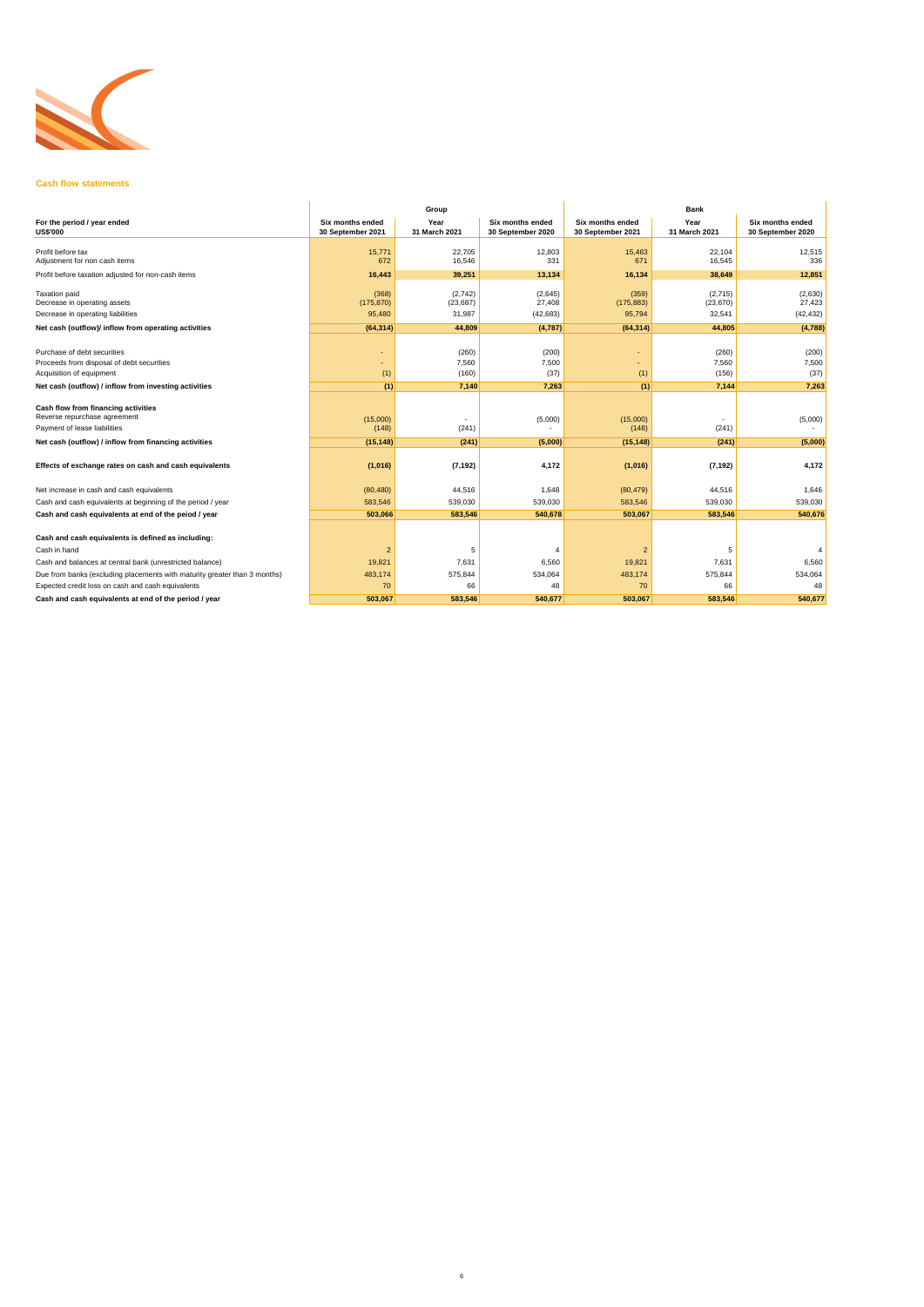

### **Notes to the unaudited financial accounts for the six months ended 30 September 2021**

### **1. General information**

### **2. Significant accounting policies**

### **(a) Statement of compliance**

### **(b) Basis of preparation**

### **(c) Functional currency of the group and the bank**

Investec Bank (Mauritius) Limited (the "bank") is a public company incorporated and domiciled in the Republic of Mauritius on 20 April 1990 and established as a wholly-owned subsidiary of Investec Bank Limited ("IBL") in 1997. The bank's principal activity is the provision of banking services. Its registered office is situated on the 6th Floor, Dias Pier Building, Le Caudan Waterfront, Caudan, Port Louis, Mauritius.

> The financial reports for the six months ended 30 September 2021 have been prepared in accordance with Bank of Mauritius Guideline on Public Disclosure of Information and International Financial Reporting Standards (IFRS).

> The reports have been prepared using the same accounting policies as those applied in the accounts for the financial year ended 31 March 2021.

The reports are presented in United States Dollar.

The group's and the bank's functional currency is USD.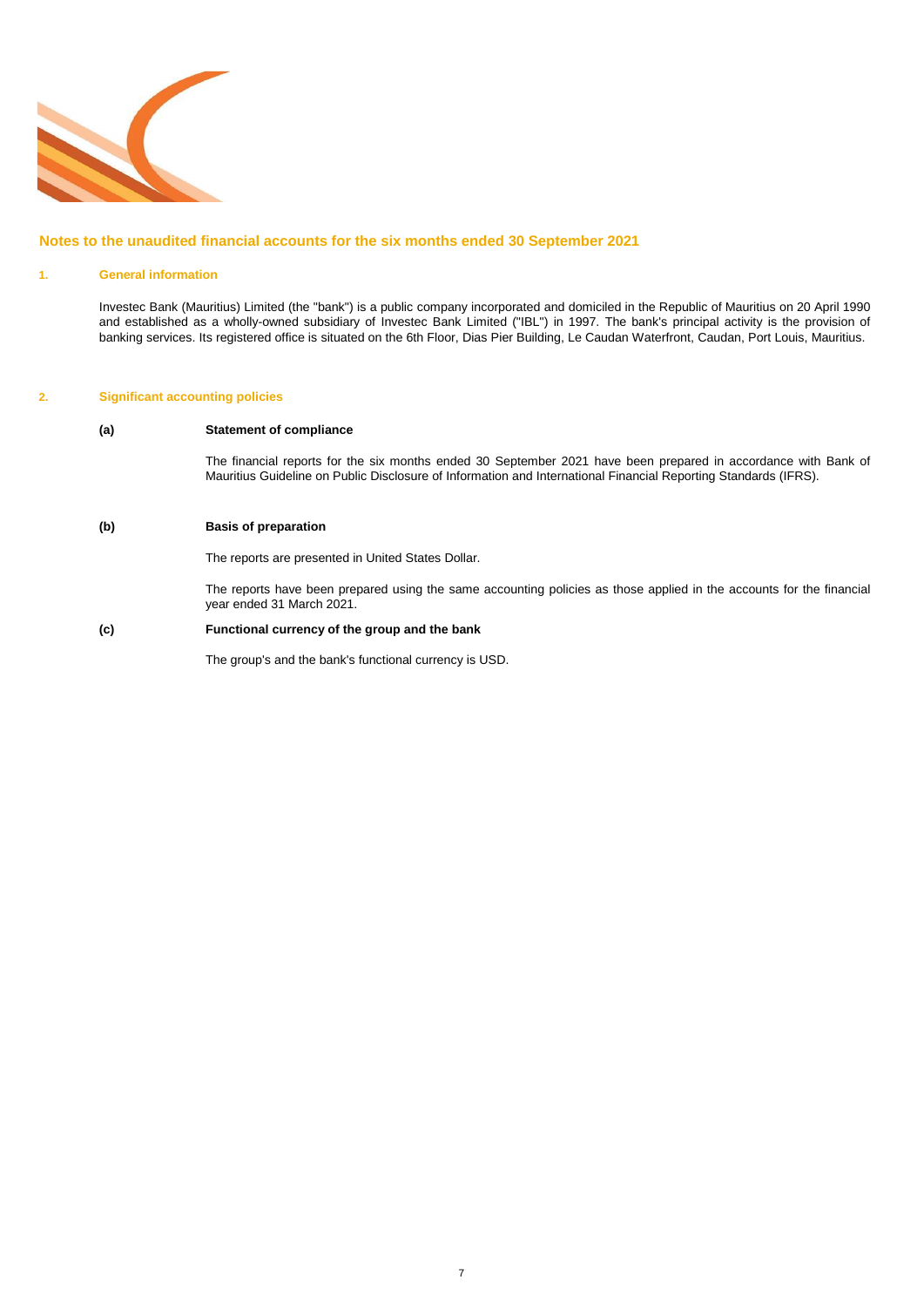

**Notes to the unaudited financial accounts for the six months ended 30 September 2021**

## **3. Related party transactions**

Terms and conditions of transactions with related parties

|                                                         |                   | Group         |                   | <b>Bank</b>       |               |                   |  |
|---------------------------------------------------------|-------------------|---------------|-------------------|-------------------|---------------|-------------------|--|
| As at<br><b>US\$'000</b>                                | 30 September 2021 | 31 March 2021 | 30 September 2020 | 30 September 2021 | 31 March 2021 | 30 September 2020 |  |
| Interest income                                         | 3,351             | 9,223         | 4,962             | 3,347             | 9,223         | 4,962             |  |
| Interest expense                                        | (4, 796)          | (11,685)      | (6, 434)          | (4, 793)          | (11,687)      | (6, 435)          |  |
| Net fair value of derivatives held with group companies | 3,946             | (2,867)       | (4,711)           | 3,946             | (2,867)       | (4,711)           |  |
| Reverse repurchase agreements                           | 25,038            | 25,016        | 25,012            | 25,038            | 25,016        | 25,012            |  |
| Loans and advances to customers                         | 1,835             | 1,746         | 1,936             | 1,835             | 1,746         | 1,936             |  |
| Customer deposits                                       | (3,929)           | (2, 456)      | (2, 381)          | (3,929)           | (4, 331)      | (2, 381)          |  |
| Amount due from holding bank                            | 46,943            | 158,801       | 262,446           | 46,943            | 158,801       | 262,446           |  |
| Amount due from other group companies                   |                   | 248           | 1,198             | 14                | 262           | 1,214             |  |
| Amount due to holding bank                              | (21, 110)         | (20, 684)     | (18, 635)         | (21, 110)         | (20, 684)     | (18, 635)         |  |
| Amount due to other group companies                     | (6,043)           | (5,796)       | (5,534)           | (6,043)           | (5,796)       | (5, 474)          |  |
| Debt securities in issue                                | (260, 938)        | (262, 027)    | (260, 998)        | (260, 938)        | (262, 027)    | (260, 998)        |  |

The above mentioned outstanding balances arose from the ordinary course of business. The interest charged to and by related parties are at normal commercial rates. As at 30 September 2021, loans and advances amounting to US\$ 32k were unsecured (31 March 2021: US\$ 63k and 30 September 2020: US\$ 71k). For the six months ended 30 September 2021, the bank has not made any write-off relating to amounts owed by related parties (31 March 2021: Nil and 30 September 2020: Nil).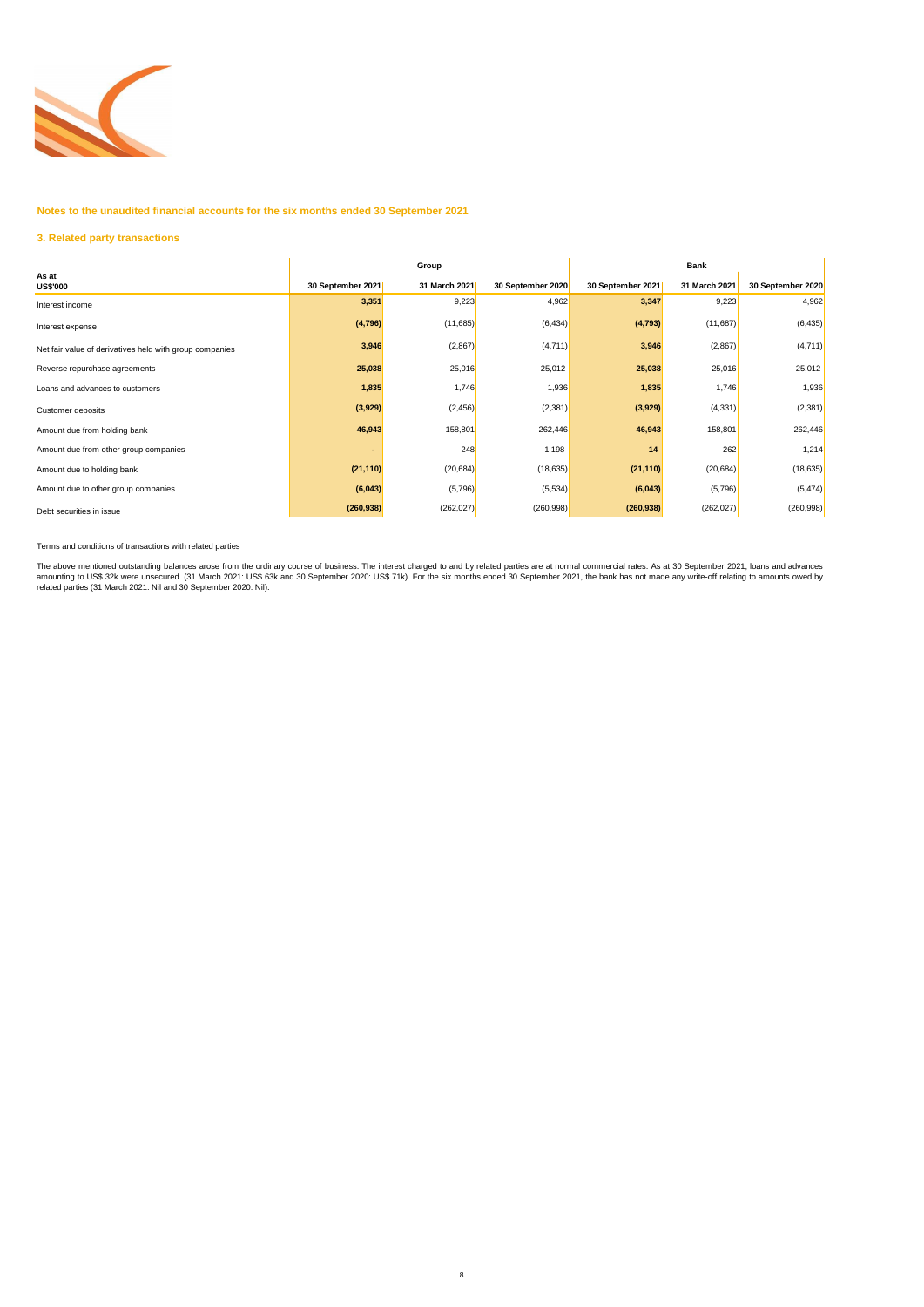

### **Credit and counterparty risk information**

### **Group and Bank**

| <b>US\$'000</b>                                                                              | 30 September 2021 | 31 March 2021 | 30 September 2020 | 30 September 2021 vs<br>31 March 2021<br>% change | Average*  |
|----------------------------------------------------------------------------------------------|-------------------|---------------|-------------------|---------------------------------------------------|-----------|
| On-balance sheet exposures                                                                   | 1,723,882         | 1,494,472     | 1,318,016         | 15.4                                              | 1,609,176 |
| Balances at central bank                                                                     | 32,531            | 20,362        | 17,144            | 59.8                                              | 26,446    |
| Due from banks                                                                               | 485,465           | 453,830       | 290,792           | 7.0                                               | 469,647   |
| <b>Bank debt securities</b>                                                                  | 33,652            | 33,637        | 32,860            | 0.0                                               | 33,645    |
| Other debt securities                                                                        | 20,056            | 20,056        | 20,061            | 0.0                                               | 20,056    |
| Reverse repurchase agreements                                                                | 90,000            | 75,000        | 80,001            | 20.0                                              | 82,500    |
| Loans and advances to customers                                                              | 1,062,178         | 891,587       | 877,158           | 19.1                                              | 976,882   |
| Off-balance sheet exposures                                                                  | 259,477           | 229,425       | 148,541           | 13.1                                              | 244,451   |
| Guarantees <sup>^</sup>                                                                      | 40,971            | 28,081        | 31,074            | 45.9                                              | 34,526    |
| <b>Committed facilities</b>                                                                  | 218,506           | 201,344       | 117,468           | 8.5                                               | 209,925   |
|                                                                                              |                   |               |                   |                                                   |           |
| Total gross credit and counterparty exposures pre-collateral or other credit<br>enhancements | 1,983,359         | 1,723,897     | 1,466,558         | 15.1                                              | 1,853,627 |

\*Where the average is based on a straight line average for period 1 April 2021 to 30 September 2021. ^Excludes guarantees provided to clients which are backed/secured by cash deposits with the bank.

The table that follows provides an analysis of gross credit and counterparty exposures

# **30 September 2020**



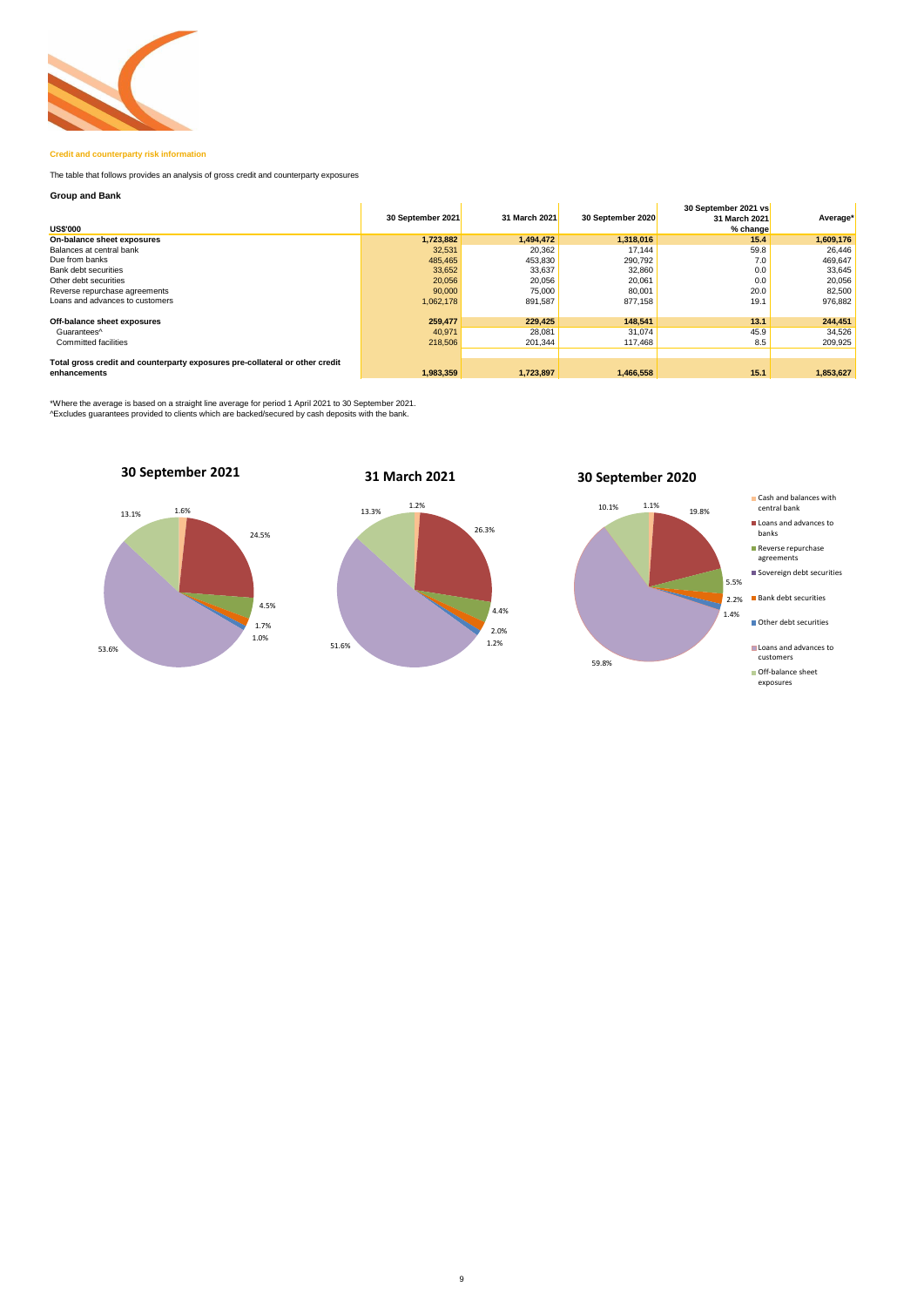

### **Asset quality and expected credit loss**

# **Group and Bank US\$'000 30 September 2021 31 March 2021 30 September 2020 Gross core loans and advances to customers** and advances to customers **1,062,178 891,587** 877,158 Stage 1 967,141 815,332 814,303 Stage 2 81,933 57,378 43,294 Stage 3 13,104 18,877 19,560 **Expected credit loss on loans and advances to customers** (7,546) (7,755) (7,755) (7,755) (7,546) Stage 1 (3,920) (3,886) (3,680) Stage 2 (247) (173) (222) Stage 3 (543) (3,696) (3,644) **Net core loans and advances to customers** 1,057,468 883,832 869,612 **Average gross core loans and advances to customers** and advances to customers and advances to customers and advances to customers and advances to customers and advances to customers and advances and advances to customers Current loans and advances to customers **802,580** 812,166 802,580 Special mention loans and advances to customers **6.2.294** 43,294 Past due loans and advances to customers (1-60 days) and the state of the state of the state of the state of the state of the state of the state of the state of the state of the state of the state of the state of the state Default loans and advances to customers **19,560** 18,877 19,560 **Gross core loans and advances to customers 1,062,178 891,587 877,158** Current loans and advances to customers **1,044,537** 869,544 845,874 Gross core loans and advances to customers that are past due but not impaired and and advances to customers that are past due but not impaired and advances to customers that are past due but not impaired and and advances t Gross core loans and advances to customers that are impaired 19,560 in the state of the state of the state of the state of the state of the state of the state of the state of the state of the state of the state of the stat **Gross core loans and advances to customers 1,062,178 891,587 877,158 891,587 877,158** Total income statement expected credit losses on core loans and advances **(516)** (516) (516) (1,435) (1,435) (1,236) Gross default loans and advances to customers **19,560** 19,560 and a value of the control of the control of the control of the control of the control of the control of the control of the control of the control of the contro Expected credit loss (4,710) (7,755) (7,546) **Defaults net of expected credit loss** 8,396 **11,122** 12,014 Collateral and other credit enhancements 28,194 **Net default loans and advances to customers (limited to zero) Ratios:**

Total expected credit loss as a % of gross core loans and advances to customers **0.44%** 0.87% 0.87% 0.86% Total expected credit loss as a % of gross default loans 38.58% Gross defaults as a % of gross core loans and advances to customers **1.23%** 2.23% 2.23% 2.23% 2.23% 2.23% 2.23% 2.23% Defaults (net of expected credit loss) as a % of net core loans and advances to customers 0.79% 1.26% 1.38% 1.38% Annualised credit loss ratio (i.e. expected credit loss as a % of average gross core loans and advances) 0.11% 0.11% 0.15% 0.15% 0.28%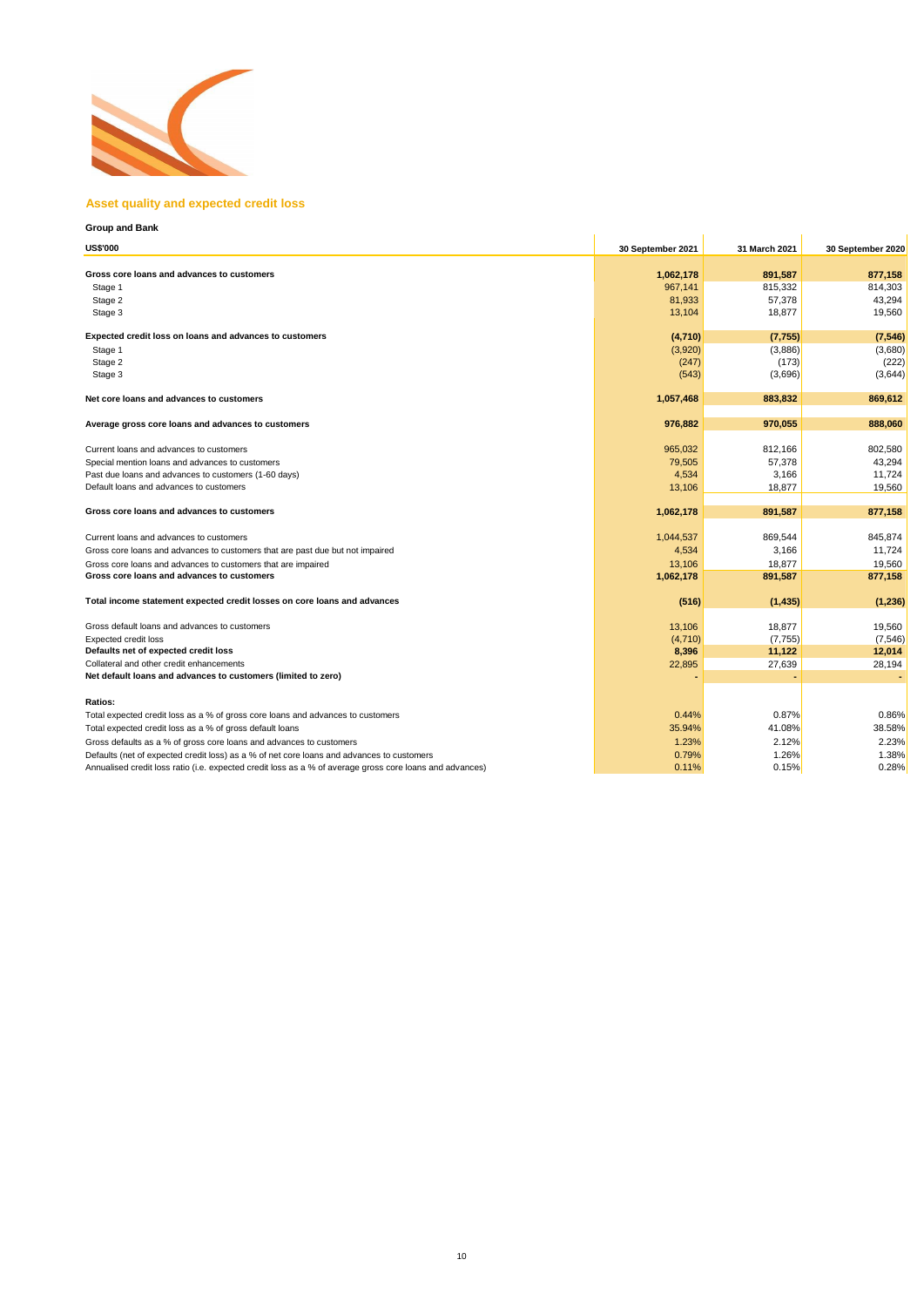

## **Capital structure**

| As at                                                                                                                                                               |                   | Group         |                   | <b>Bank</b>       |               |                   |  |
|---------------------------------------------------------------------------------------------------------------------------------------------------------------------|-------------------|---------------|-------------------|-------------------|---------------|-------------------|--|
| <b>US\$'000</b>                                                                                                                                                     | 30 September 2021 | 31 March 2021 | 30 September 2020 | 30 September 2021 | 31 March 2021 | 30 September 2020 |  |
| Common equity tier 1 capital: instruments and reserves                                                                                                              |                   |               |                   |                   |               |                   |  |
| Ordinary shares                                                                                                                                                     | 56,478            | 56,478        | 56,478            | 56,478            | 56,478        | 56,478            |  |
| Retained earnings                                                                                                                                                   | 281,016           | 282,704       | 259,570           | 279,309           | 281,301       | 258,472           |  |
| Accumulated other comprehensive income and other disclosed reserves (excluding<br>revaluation surpluses on land and building assets)                                | 55,617            | 56,382        | 53,977            | 55,617            | 56,382        | 53,977            |  |
| Common equity tier 1 capital before regulatory adjustments                                                                                                          | 393,111           | 395,564       | 370,025           | 391,404           | 394,161       | 368,927           |  |
| Common equity tier 1 capital: regulatory adjustments                                                                                                                |                   |               |                   |                   |               |                   |  |
| Deferred tax assets                                                                                                                                                 | 498               | 498           | 421               | 498               | 498           | 421               |  |
| Total regulatory adjustments to common equity tier 1 capital                                                                                                        | 498               | 498           | 421               | 498               | 498           | 421               |  |
| Common equity tier 1 capital (CET1)                                                                                                                                 | 392,613           | 395,066       | 369,604           | 390,906           | 393,663       | 368,506           |  |
| Tier 2 capital: instruments and provisions                                                                                                                          |                   |               |                   |                   |               |                   |  |
| Provisions or loan-loss reserves (subject to a maximum of 1.25 percentage points of credit<br>risk-weighted risk assets calculated under the standardised approach) | 16,670            | 14,924        | 14,146            | 16,677            | 14,936        | 14,159            |  |
| Tier 2 capital before regulatory adjustments                                                                                                                        | 16,670            | 14,924        | 14,146            | 16,677            | 14,936        | 14,159            |  |
| Total capital (capital base) (TC = T1 + T2)                                                                                                                         | 409,283           | 409,990       | 383,750           | 407,583           | 408,599       | 382,665           |  |
| <b>Risk-weighted assets</b>                                                                                                                                         |                   |               |                   |                   |               |                   |  |
| Risk-weighted on-balance sheet assets                                                                                                                               | 1,223,660         | 1,089,943     | 1,054,832         | 1,224,213         | 1,090,941     | 1,055,840         |  |
| Non-market related off-balance sheet risk-weighted assets                                                                                                           | 102,423           | 100,190       | 72,752            | 102,423           | 100,190       | 72,752            |  |
| Market related off-balance sheet risk-weighted assets                                                                                                               | 7,543             | 3,752         | 4,110             | 7,543             | 3,752         | 4,110             |  |
| Operational risk                                                                                                                                                    | 71,314            | 71,314        | 78,608            | 71,314            | 71,314        | 78,608            |  |
| Aggregate net open foreign exchange position                                                                                                                        | 2,979             | 7,010         | 3,904             | 2,979             | 7,010         | 3,904             |  |
| <b>Total risk-weighted assets</b>                                                                                                                                   | 1,407,919         | 1,272,210     | 1,214,206         | 1,408,472         | 1,273,207     | 1,215,214         |  |
|                                                                                                                                                                     |                   |               |                   |                   |               |                   |  |
|                                                                                                                                                                     |                   |               |                   |                   |               |                   |  |
| Capital adequacy ratio (%)                                                                                                                                          | 29.1%             | 32.2%         | <b>31.6%</b>      | 28.9%             | 32.1%         | 31.5%             |  |
| Tier 1 ratio                                                                                                                                                        | 27.9%             | 31.1%         | 30.4%             | 27.8%             | 31.0%         | 30.3%             |  |

The table below reconciles the amounts as per the balance sheet to the regulatory capital elements.

| As at 30 September 2021                                                                           |                                    | Group                                                    | <b>Bank</b>                       |                                                          |  |
|---------------------------------------------------------------------------------------------------|------------------------------------|----------------------------------------------------------|-----------------------------------|----------------------------------------------------------|--|
| <b>US\$'000</b>                                                                                   | <b>Balance</b><br>sheet<br>amount∣ | <b>Amounts</b><br>included for<br>regulatory<br>purposes | <b>Balance</b><br>sheet<br>amount | <b>Amounts</b><br>included for<br>regulatory<br>purposes |  |
|                                                                                                   |                                    |                                                          |                                   |                                                          |  |
| Paid in capital and qualifying capital instruments                                                | 56,478                             | 56,478                                                   | 56,478                            | 56,478                                                   |  |
| Retained earnings                                                                                 | 294,745                            | 281,016                                                  | 293,038                           | 279,309                                                  |  |
| Other reserves                                                                                    | 73,850                             | 55,617                                                   | 73,850                            | 55,617                                                   |  |
| Qualifying common equity tier 1 capital before regulatory adjustments                             | 425,073                            | 393,112                                                  | 423,366                           | 391,404                                                  |  |
| Deferred tax assets                                                                               |                                    | (498)                                                    |                                   | (498)                                                    |  |
| Tier 1 capital                                                                                    | 425,073                            | 392,613                                                  | 423,366                           | 390,906                                                  |  |
| <b>Qualifying tier 1 capital</b>                                                                  | 425,073                            | 392,613                                                  | 423,366                           | 390,906                                                  |  |
| Tier 2 capital after regulatory adjustments and general allowance for expected credit losses (T2) |                                    | 16,670                                                   |                                   | 16,677                                                   |  |
| <b>Total qualifying capital</b>                                                                   | 425,073                            | 409,284                                                  | 423,366                           | 407,583                                                  |  |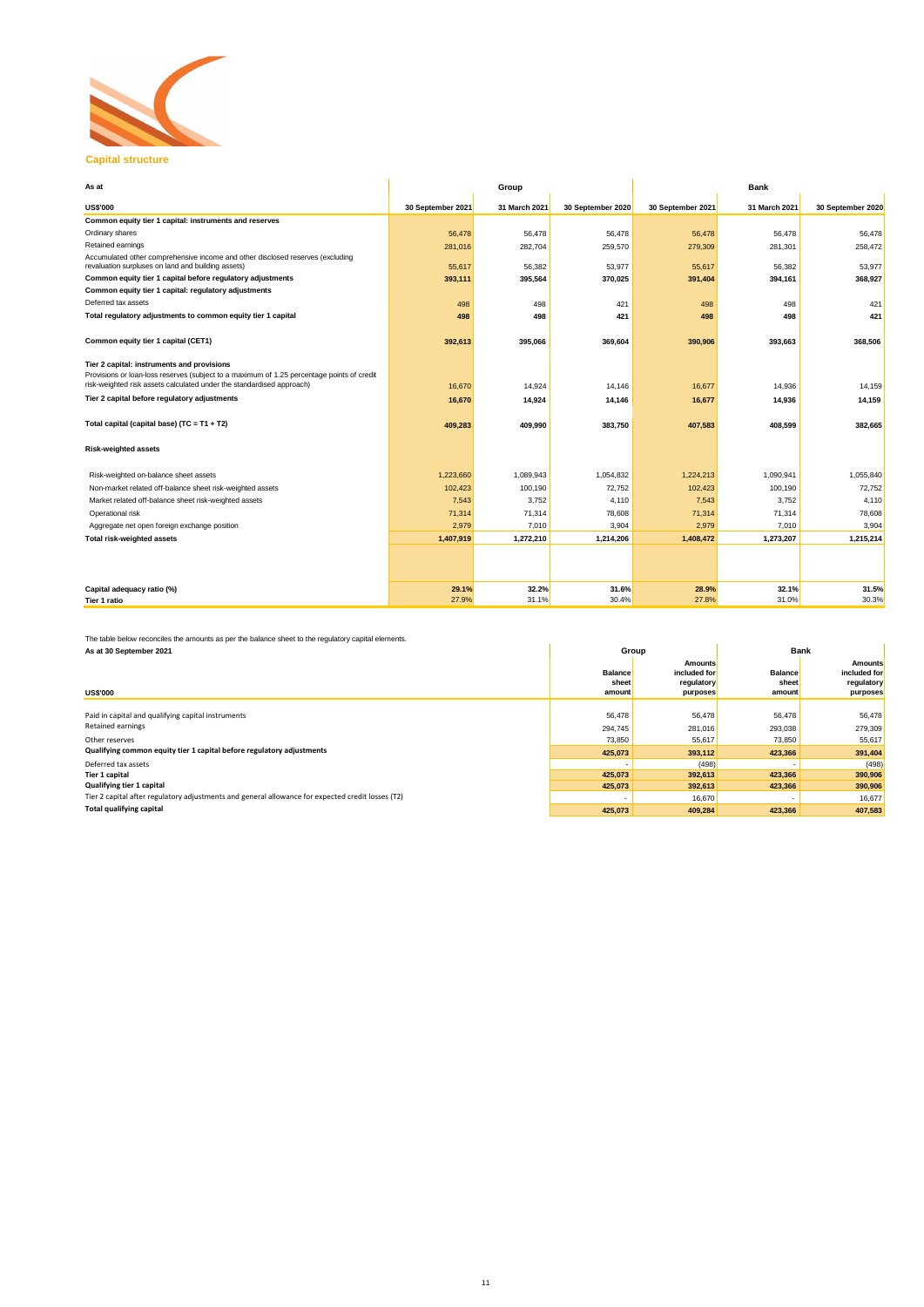

### **Risk-weighted assets**

|                                                        | <b>Group and Bank</b> | Group                     |                                |                          |                             |                           | <b>Bank</b>                    |                         |                                |  |
|--------------------------------------------------------|-----------------------|---------------------------|--------------------------------|--------------------------|-----------------------------|---------------------------|--------------------------------|-------------------------|--------------------------------|--|
| <b>US\$'000</b>                                        | 30 September 2021     |                           | 30 September 2021              | 31 March 2021            | 30 September 2020           |                           | 30 September 2021              | 31 March 2021           | 30 September 2020              |  |
| Risk-weighted on-balance sheet assets                  | <b>Risk-weights %</b> | <b>Exposure</b><br>amount | <b>Risk-weighted</b><br>assets | <b>Risk-weighted</b>     | assets Risk-weighted assets | <b>Exposure</b><br>amount | <b>Risk-weighted</b><br>assets | Risk-weighted<br>assets | <b>Risk-weighted</b><br>assets |  |
| Cash items                                             | 0%                    | $\overline{2}$            |                                | $\overline{\phantom{a}}$ |                             |                           |                                | $\sim$                  |                                |  |
| Claims on sovereigns                                   | 0%-50%                | 26,851                    | 31,642                         | 21,442                   | 16,805                      | 36,434                    | 31,642                         | 21,442                  | 16,805                         |  |
| Claims on central banks and international institutions | 0%-50%                | 32,531                    |                                | 566                      |                             | 32,531                    |                                | 566                     |                                |  |
| Claims on banks                                        | 20%-100%              | 681,096                   | 198,676                        | 217,049                  | 242,869                     | 576,497                   | 198,676                        | 217,049                 | 242,869                        |  |
| Claims on corporates                                   | 20%-100%              | 745,579                   | 672,447                        | 517,028                  | 495,907                     | 672,447                   | 672,447                        | 517,028                 | 495,907                        |  |
| Claims secured by residential property                 | 35%-125%              | 41,601                    | 32,566                         | 48,210                   | 40,765                      | 41,379                    | 32,566                         | 48,210                  | 40,765                         |  |
| Claims secured by commercial real estate               | 100%-125%             | 254,237                   | 259,771                        | 237,962                  | 226,739                     | 254,171                   | 259,771                        | 237,962                 | 226,739                        |  |
| Past due claims                                        | 50%-150%              | 12,565                    | 18,641                         | 21,913                   | 20,875                      | 12,516                    | 18,641                         | 21,913                  | 20,875                         |  |
| Other assets                                           | 100%-250%             | 9,917                     | 9,917                          | 25,773                   | 10,872                      | 9,773                     | 10,469                         | 26,771                  | 11,881                         |  |
| Total on-balance sheet credit risk-weighted exposures  |                       |                           | 1,223,660                      | 1,089,943                | 1,054,832                   |                           | 1,224,213                      | 1,090,941               | 1,055,840                      |  |

# 12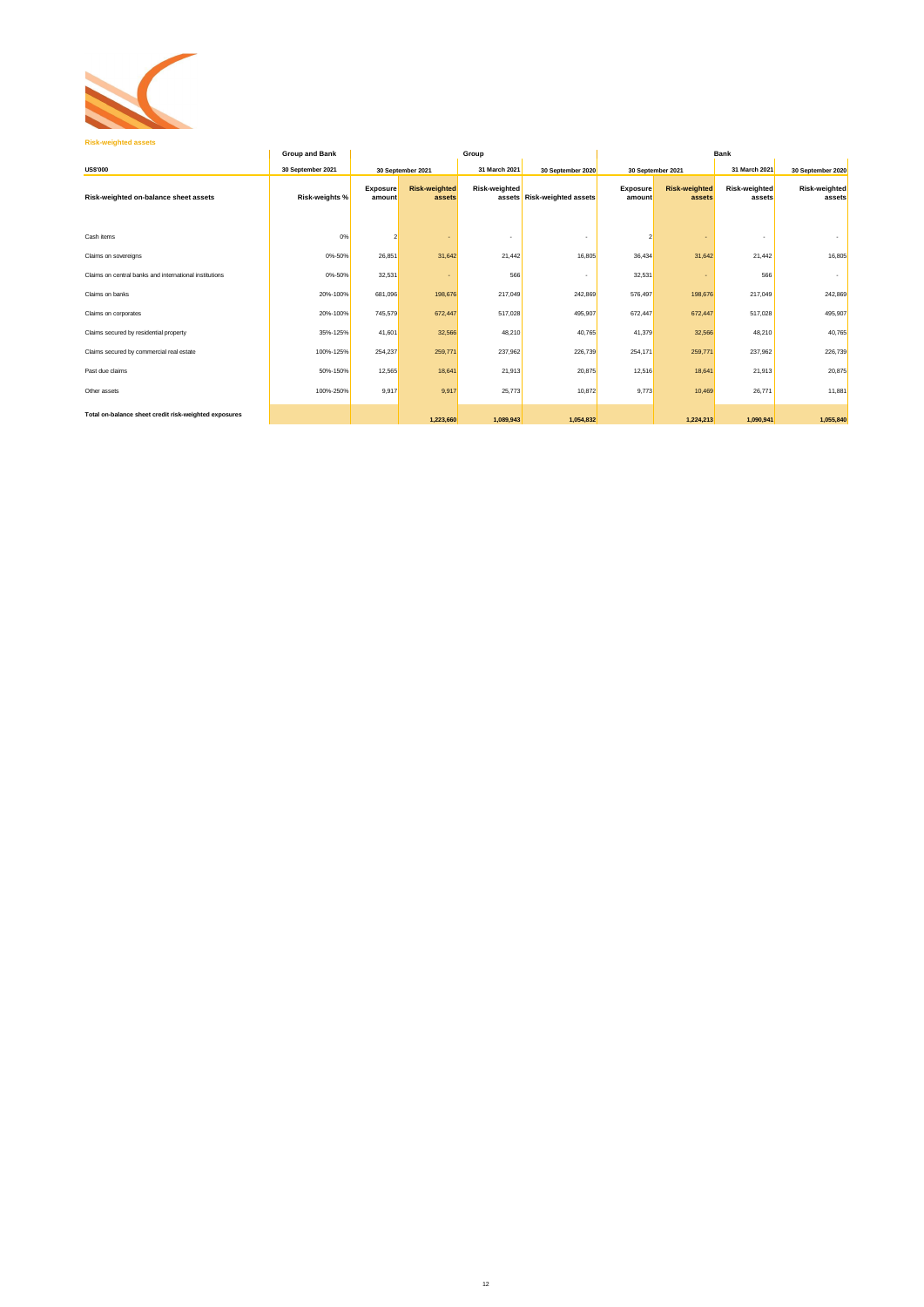

### **Risk-weighted assets**

## **Group and Bank**

| <b>Group and Bank</b>                                        |                                        |                                         |                                       |         |               |                                                         |  |  |  |  |  |
|--------------------------------------------------------------|----------------------------------------|-----------------------------------------|---------------------------------------|---------|---------------|---------------------------------------------------------|--|--|--|--|--|
| <b>US\$'000</b>                                              |                                        |                                         | 30 September 2021                     |         | 31 March 2021 | 30 September 2020                                       |  |  |  |  |  |
| Non-market related off-balance sheet risk-weighted<br>assets | <b>Notional</b><br>principal<br>amount | <b>Credit</b><br>conversion<br>factor % | <b>Credit</b><br>equivalent<br>amount | assets  |               | Risk-weighted Risk-weighted assets Risk-weighted assets |  |  |  |  |  |
| Direct credit substitutes                                    | 48,469                                 | 100%                                    | 30,912                                | 30,912  | 10,471        | 11,783                                                  |  |  |  |  |  |
| Transaction-related contingent items                         | 2,064                                  | 50%                                     | 1,032                                 | 1,032   | 1,951         | 3,811                                                   |  |  |  |  |  |
| Total other commitments                                      | 218,506                                | 20%-50%                                 | 78,133                                | 70,903  | 87,768        | 57,158                                                  |  |  |  |  |  |
| Total off-balance sheet credit risk-weighted exposures       |                                        |                                         |                                       | 102,847 | 100, 189      | <b>72,752</b>                                           |  |  |  |  |  |

### **Group and Bank**

| 30 September 2021<br><b>US\$'000</b>                                     |                                        |                                        |                            |                                       | 31 March 2021<br>30 September 2020 |       |                                                         |  |
|--------------------------------------------------------------------------|----------------------------------------|----------------------------------------|----------------------------|---------------------------------------|------------------------------------|-------|---------------------------------------------------------|--|
| Market related off-balance sheet risk-weighted assets                    | <b>Notional</b><br>principal<br>amount | <b>Potential</b><br>future<br>exposure | <b>Current</b><br>exposure | <b>Credit</b><br>equivalent<br>amount |                                    |       | Risk-weighted Risk-weighted assets Risk-weighted assets |  |
| Interest rate contracts                                                  | 138,192                                | 443                                    | 553                        | 996                                   | 982                                | 985   | 1,405                                                   |  |
| Foreign exchange contracts                                               | 618,602                                | 6,505                                  |                            | 12,968                                | 6,561                              | 2,767 | 2,705                                                   |  |
| Credit derivative contracts                                              | 8,946                                  | -                                      | -                          | $\blacksquare$                        |                                    |       |                                                         |  |
| Total market-related off-balance sheet risk-weighted credit<br>exposures |                                        |                                        |                            |                                       | 7,543                              | 3,752 | 4,110                                                   |  |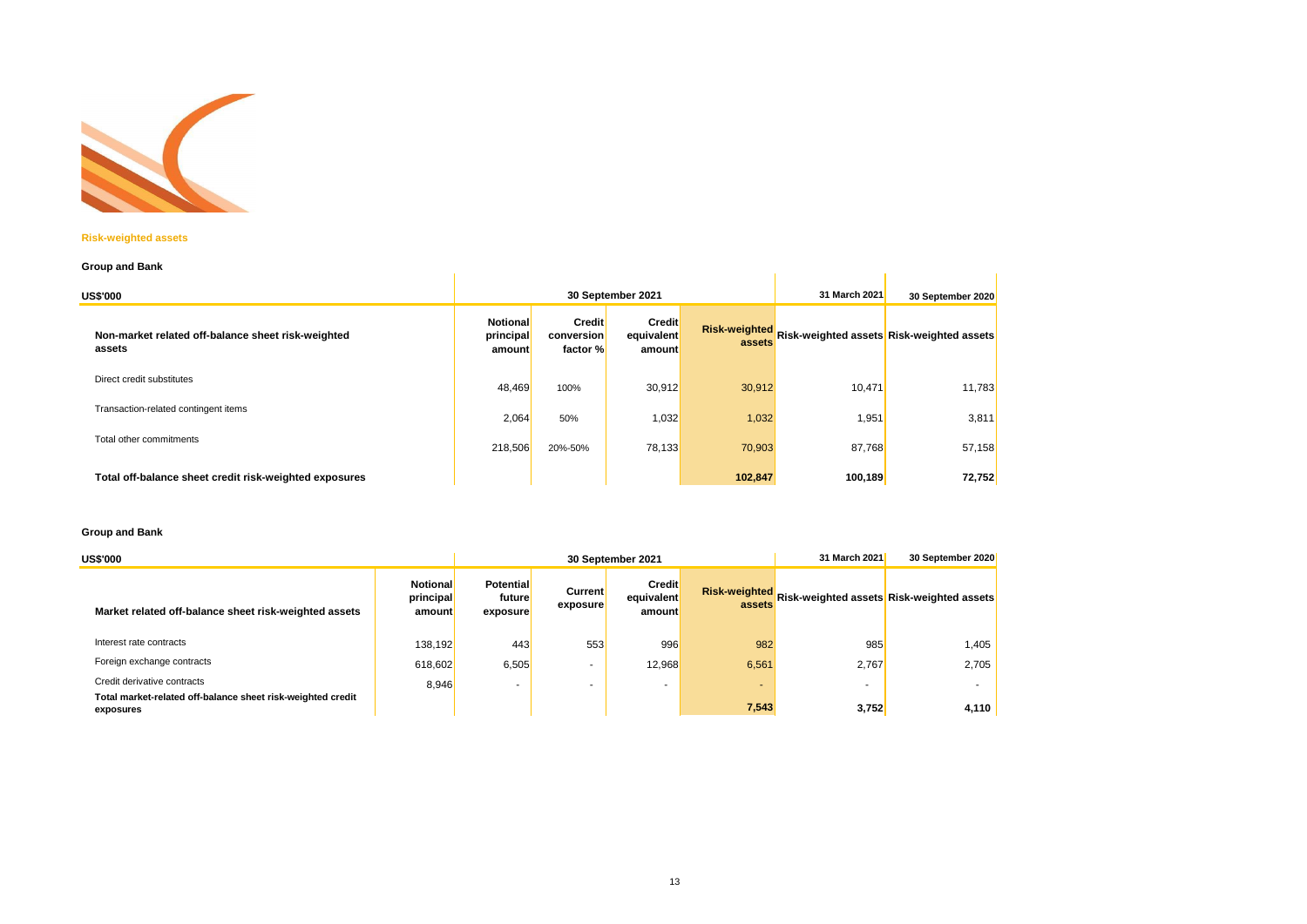

### **Balance sheet risk management**

#### **With respect to the contractual liquidity mismatch:**

#### **With respect to the behavioural liquidity mismatch:**

### **Contractual liquidity**

| At 30 September 2021<br>US\$'million | <b>Demand</b>            | Up to one<br>month | One to three<br>months | Three to six<br>months | Six months to<br>one year | One to five years        | > five years   | <b>Total</b> |
|--------------------------------------|--------------------------|--------------------|------------------------|------------------------|---------------------------|--------------------------|----------------|--------------|
| Cash and short-term funds - banks    | 354                      | 253                | 55                     | -                      | 18                        |                          |                | 680          |
| Investment/trading assets            |                          |                    |                        | $\sim$                 |                           | 53                       | $\,$           | 59           |
| Advances                             | 15                       | 48                 | 209                    | 131                    | 141                       | 500                      | 13             | 1,057        |
| Other assets                         |                          |                    |                        |                        |                           |                          |                |              |
| <b>Assets</b>                        | 374                      | 302                | 264                    | 136                    | 159                       | 553                      | 13             | 1,801        |
| Deposits - non-banks                 | (729)                    | (85)               | (167)                  | (33)                   | (51)                      | (21)                     | $\blacksquare$ | (1,086)      |
| Other liabilities                    |                          |                    |                        | (7)                    |                           |                          |                | (7)          |
| <b>Liabilities</b>                   | (729)                    | (85)               | (167)                  | (40)                   | (51)                      | (21)                     |                | (1,093)      |
| Intercompany loans                   | (10)                     |                    | (23)                   |                        | (80)                      | (176)                    |                | (289)        |
| <b>Shareholders' funds</b>           | $\overline{\phantom{0}}$ |                    |                        |                        |                           |                          | (423)          | (423)        |
| <b>Balance sheet</b>                 | (365)                    | 217                | 74                     | 96                     | 28                        | 356                      | (410)          | (4)          |
| Off-balance sheet                    | $\,$                     | 6                  | (2)                    |                        |                           | $\overline{\phantom{0}}$ |                |              |
| <b>Contractual liquidity gap</b>     | (365)                    | 223                | 72                     | 96                     | 28                        | 356                      | (410)          |              |
| Cumulative liquidity gap             | (365)                    | (142)              | (70)                   | 26                     | 54                        | 410                      | $\blacksquare$ |              |

| At 31 March 2021<br>US\$'million  | <b>Demand</b> | Up to one<br>month | One to three<br>months | Three to six<br>months | Six months to<br>one year | One to five years | > five years | Total       |
|-----------------------------------|---------------|--------------------|------------------------|------------------------|---------------------------|-------------------|--------------|-------------|
| Cash and short-term funds - banks | 311           | 285                | 125                    |                        | 10                        |                   |              | 731         |
| Investment/trading assets         |               |                    |                        |                        |                           | 52                |              | 58          |
| Advances                          | 10            | 50                 | 84                     | 121                    | 171                       | 447               |              | 883         |
| Other assets                      |               |                    |                        | 21                     |                           |                   |              | 21          |
| <b>Assets</b>                     | 326           | 336                | 209                    | 142                    | 181                       | 499               |              | 1,693       |
| Deposits - non-banks              | (601)         | (104)              | (157)                  | (46)                   | (71)                      | (10)              |              | (989)       |
| Other liabilities                 |               |                    |                        | (8)                    |                           |                   |              | (8)         |
| <b>Liabilities</b>                | (601)         | (104)              | (157)                  | (54)                   | (71)                      | (10)              |              | (997)       |
| Intercompany loans                | (4)           |                    |                        | (186)                  | (23)                      | (72)              |              | (285)       |
| <b>Shareholders' funds</b>        |               |                    |                        |                        |                           |                   | (409)        | (409)       |
| <b>Balance sheet</b>              | (279)         | 232                | 52                     | (98)                   | 87                        | 417               | (409)        | $\mathbf 2$ |
| Off-balance sheet                 |               |                    |                        |                        | (2)                       |                   |              | (2)         |
| <b>Contractual liquidity gap</b>  | (279)         | 232                | 52                     | (98)                   | 85                        | 417               | (409)        |             |
| Cumulative liquidity gap          | (279)         | (47)               | 5                      | (93)                   | (8)                       | 409               |              |             |

| At 30 September 2020<br>US\$'million | <b>Demand</b> | Up to one<br>month | One to three<br>months | Three to six<br>months | Six months to<br>one year | One to five years | > five years | Total |
|--------------------------------------|---------------|--------------------|------------------------|------------------------|---------------------------|-------------------|--------------|-------|
| Cash and short-term funds - banks    | 336           | 195                | 133                    | 10                     |                           |                   |              | 674   |
| Investment/trading assets            | 6             |                    |                        |                        |                           | 52                |              | 58    |
| Advances                             |               | 23                 | 110                    | 113                    | 116                       | 489               | 14           | 868   |
| Other assets                         |               |                    |                        | 6                      | $\overline{\phantom{a}}$  |                   |              | 6     |
| <b>Assets</b>                        | 345           | 219                | 243                    | 129                    | 116                       | 541               | 14           | 1,606 |
| Deposits - non-banks                 | (577)         | (160)              | (78)                   | (39)                   | (45)                      | (14)              |              | (913) |
| Other liabilities                    |               |                    |                        | (9)                    | (1)                       |                   |              | (10)  |
| <b>Liabilities</b>                   | (577)         | (160)              | (78)                   | (48)                   | (47)                      | (14)              |              | (923) |
| Intercompany loans                   | (3)           |                    |                        |                        | (186)                     | (93)              |              | (282) |
| <b>Shareholders' funds</b>           |               |                    |                        |                        |                           |                   | (397)        | (397) |
| <b>Balance sheet</b>                 | (236)         | 59                 | 165                    | 80                     | (116)                     | 434               | (383)        | 5     |
| Off-balance sheet                    |               | (2)                |                        |                        |                           | (3)               |              | (5)   |
| <b>Contractual liquidity gap</b>     | (236)         | 57                 | 165                    | 80                     | (116)                     | 431               | (383)        |       |
| Cumulative liquidity gap             | (236)         | (179)              | (14)                   | 68                     | (48)                      | 383               |              |       |

The tables that follow show the bank's liquidity mismatch. The tables reflect that loans and advances to customers are largely financed by stable funding sources.

No assumptions are made, and we record all asset and liabilities with the underlying contractual maturity as determined by the cash flow profile for each deal. As an integral part of the broader liquidity generation strategy, we maintain a liquidity buffer in the form of unencumbered cash and near cash as a buffer against both expected and unexpected cash flows.

The new funding we would require under normal business circumstances is shown in the 'behavioural mismatch'. To this end, behavioural profiling is applied to liabilities with an indeterminable maturity, as the contractual repayments of many customer accounts are on demand or at short notice but expected cash flows vary significantly from contractual maturity. An internal analysis model is used, based on statistical research of the historical series of products, which models the point of probable maturity. In addition, re-investment behaviour, with profile and attrition based on history, is applied to term deposits in the normal course of business.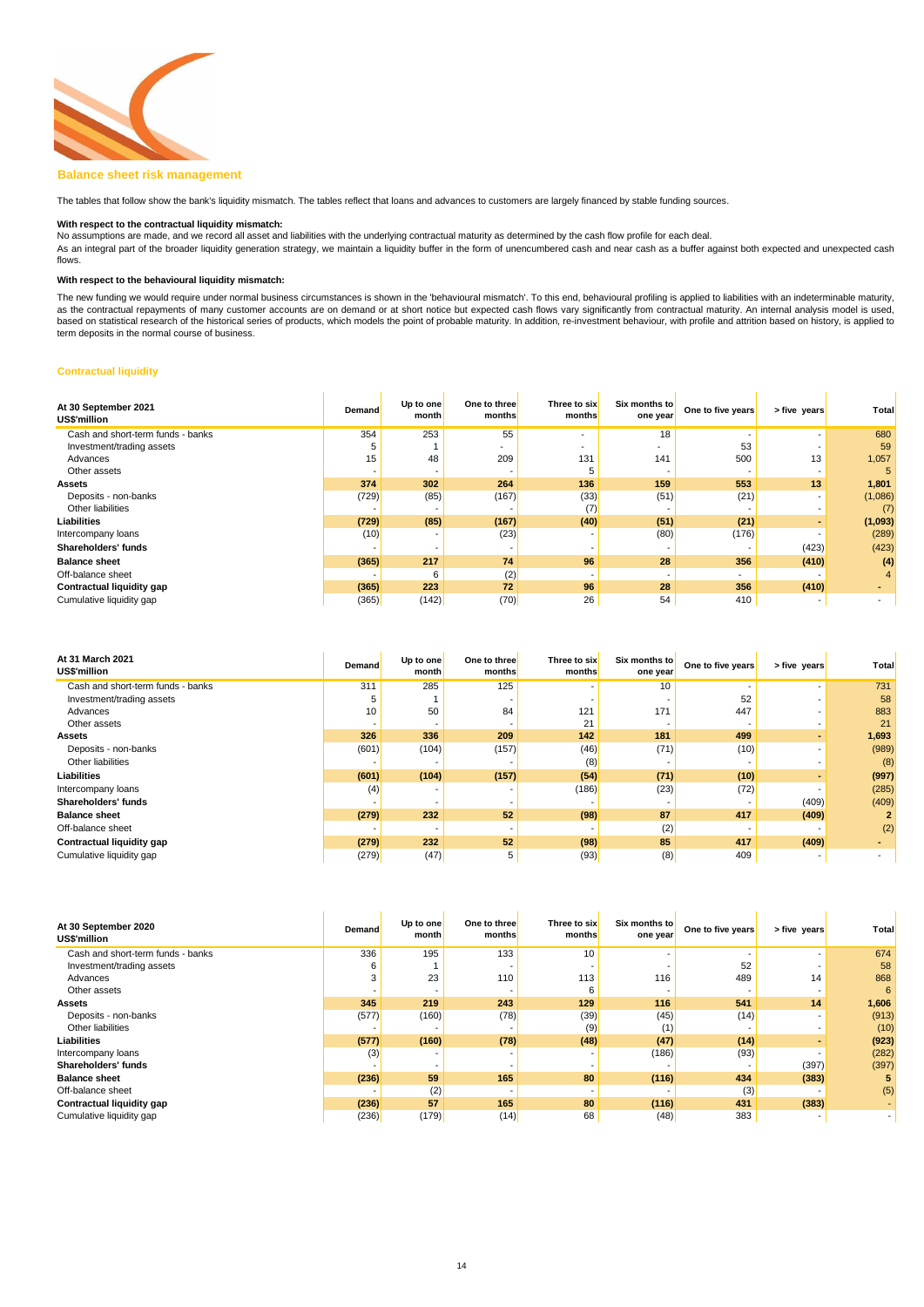

### **Unaudited financial reports for the period ended 30 September 2020**

| At 30 September 2021<br>US\$'million | <b>Demand</b> | Up to one<br>month | One to three<br>months | months | Three to six Six months to one<br>year | One to five years | > five years | Total |
|--------------------------------------|---------------|--------------------|------------------------|--------|----------------------------------------|-------------------|--------------|-------|
| <b>Behavioural liquidity gap</b>     | 230           | 124                | (106)                  | 31     | (78)                                   | 74                | (276)        |       |
| Cumulative                           | 230           | 354                | 249                    | 279    | 202                                    | 276               |              |       |
| At 31 March 2021<br>US\$'million     | <b>Demand</b> | Up to one<br>month | One to three<br>months | months | Three to six Six months to one<br>year | One to five years | > five years | Total |
| <b>Behavioural liquidity gap</b>     | 208           | 148                | 27                     | (180)  | (32)                                   | 125               | (295)        |       |
| Cumulative                           | 208           | 356                | 383                    | 204    | 171                                    | 295               |              |       |

| At 30 September 2020<br><b>US\$'million</b> | <b>Demand</b> | Up to one<br>month | One to three<br>months | months | Three to six Six months to one<br>year | One to five years | > five vears | <b>Total</b> |
|---------------------------------------------|---------------|--------------------|------------------------|--------|----------------------------------------|-------------------|--------------|--------------|
| <b>Behavioural liquidity gap</b>            | 240           |                    | ZΟ                     | (11)   | (119)                                  | 48                | (259)        |              |
| Cumulative                                  | 240           | 217                | 341                    | 329    | 211                                    | 259               |              |              |

### **Liquidity coverage ratio (LCR)**

### **Repricing - all currencies**

#### **Non-trading interest rate risk description**

#### **Interest rate sensitivity gap**

| At 30 September 2021              |                                                                                                                                                          | Three to six | Six months to |                   |              |          |              |
|-----------------------------------|----------------------------------------------------------------------------------------------------------------------------------------------------------|--------------|---------------|-------------------|--------------|----------|--------------|
| <b>US\$'million</b>               | <three months<="" th=""><th>months</th><th>one year</th><th>One to five years</th><th>&gt; five years</th><th>Non rate</th><th><b>Total</b></th></three> | months       | one year      | One to five years | > five years | Non rate | <b>Total</b> |
| Cash and short-term funds - banks | 670                                                                                                                                                      | 10           |               |                   |              |          | 680          |
| Investment/trading assets         | 22                                                                                                                                                       |              |               | 31                |              | 6.       | 59           |
| Advances                          | 913                                                                                                                                                      | 55           | 31            | 58                |              |          | 1,057        |
| Other assets                      |                                                                                                                                                          |              |               |                   |              |          |              |
| <b>Assets</b>                     | 1,605                                                                                                                                                    | 65           | 31            | 90                |              | 11       | 1,801        |
| Deposits - non-banks              | (999)                                                                                                                                                    | (33)         | (51)          | (3)               |              |          | (1,086)      |
| Other liabilities                 |                                                                                                                                                          |              |               |                   |              | (7)      | (7)          |
| <b>Liabilities</b>                | (999)                                                                                                                                                    | (33)         | (51)          | (3)               |              | (7)      | (1,093)      |
| Intercompany loans                | (289)                                                                                                                                                    |              |               |                   |              |          | (289)        |
| <b>Shareholders' funds</b>        |                                                                                                                                                          |              |               |                   |              | (423)    | (423)        |
| <b>Balance sheet</b>              | 317                                                                                                                                                      | 33           | (20)          | 87                |              | (419)    | (4)          |
| Off balance sheet                 | 92                                                                                                                                                       |              | (1)           | (87)              |              |          |              |
| <b>Repricing gap</b>              | 409                                                                                                                                                      | 33           | (21)          | (1)               |              | (419)    |              |
| Cumulative repricing gap          | 409                                                                                                                                                      | 441          | 420           | 419               | 419          | -        |              |

The tables below show our non-trading interest rate mismatch. These exposures affected the interest rate margin realised between lending income and borrowing costs assuming no management intervention. The bank's assets and liabilities are included at carrying amount and are categorised by earlier of contractual repricing or maturity date.

Non-trading interest rate risk, otherwise known as interest rate risk in the banking book, is the impact on net interest earnings and sensitivity to economic value, as a result of unexpected adverse movements in interest rates arising from the execution of our core business strategies and the delivery of products and services to our customers.

• Repricing risk: arises from the timing differences in the fixed rate maturity and floating rate repricing of bank assets, liabilities and off-balance sheet derivative positions. This affects the interest rate margin realised between lending income and borrowing costs, when applied to our rate sensitive portfolios

• Optionality: the bank is not materially exposed to optionality risk, as contract breakage penalties on fixed-rate advances specifically cover this risk, while prepayment optionality is restricted to variable rate contracts and has no impact on interest rate risk.

| At 31 March 2021<br>US\$'million  | <three months<="" th=""><th>Three to six<br/>months</th><th>Six months to<br/>one year</th><th>One to five years</th><th>&gt; five years</th><th>Non rate</th><th>Total</th></three> | Three to six<br>months | Six months to<br>one year | One to five years | > five years | Non rate                 | Total                    |
|-----------------------------------|--------------------------------------------------------------------------------------------------------------------------------------------------------------------------------------|------------------------|---------------------------|-------------------|--------------|--------------------------|--------------------------|
| Cash and short-term funds - banks | 731                                                                                                                                                                                  |                        |                           |                   |              |                          | 731                      |
| Investment/trading assets         | 21                                                                                                                                                                                   |                        |                           | 30                |              | 8                        | 59                       |
| Advances                          | 724                                                                                                                                                                                  | 77                     | 24                        | 60                |              |                          | 885                      |
| Other assets                      |                                                                                                                                                                                      |                        |                           |                   |              | 21                       | 21                       |
| <b>Assets</b>                     | 1,476                                                                                                                                                                                | 77                     | 24                        | 90                |              | 29                       | 1,696                    |
| Deposits - non-banks              | (872)                                                                                                                                                                                | (49)                   | (68)                      |                   |              |                          | (989)                    |
| Other liabilities                 |                                                                                                                                                                                      |                        |                           |                   |              | (8)                      | (8)                      |
| <b>Liabilities</b>                | (872)                                                                                                                                                                                | (49)                   | (68)                      |                   |              | (8)                      | (997)                    |
| Intercompany loans                | (287)                                                                                                                                                                                |                        |                           |                   |              |                          | (287)                    |
| <b>Shareholders' funds</b>        |                                                                                                                                                                                      |                        |                           |                   |              | (409)                    | (409)                    |
| <b>Balance sheet</b>              | 317                                                                                                                                                                                  | 28                     | (44)                      | 90                |              | (388)                    |                          |
| Off-balance sheet                 | 106                                                                                                                                                                                  |                        | (20)                      | (89)              |              |                          | (3)                      |
| <b>Repricing gap</b>              | 423                                                                                                                                                                                  | 28                     | (64)                      |                   |              | (388)                    |                          |
| Cumulative repricing gap          | 423                                                                                                                                                                                  | 451                    | 387                       | 388               | 388          | $\overline{\phantom{a}}$ | $\overline{\phantom{a}}$ |

The above sources of interest rate risk affect the interest rate margin realised between lending income and borrowing costs, when applied to our rate sensitive asset and liability portfolios, which has a direct effect on future net interest income and the economic value of equity.

#### Sources of interest rate risk include:

- **Yield curve risk**: repricing mismatches also expose the bank to changes in the slope and shape of the yield curve
- **Basis risk**: arises from imperfect correlation in the adjustments of the rates earned and paid on different instruments with otherwise similar repricing characteristics

As at 30 September 2021, the bank's LCR stood at 116%. Additional information is available on our website www.investec.com